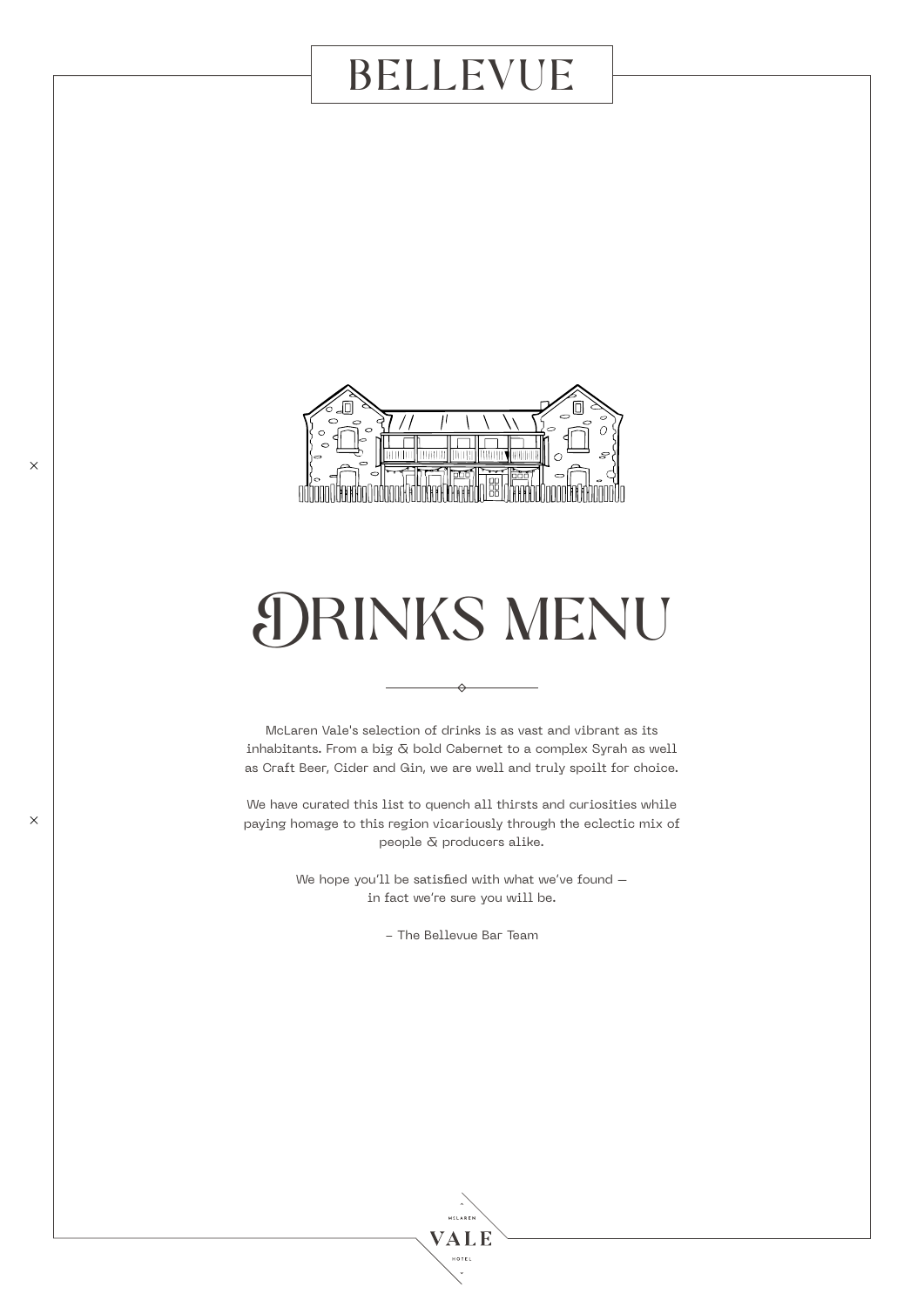## **CONTENTS**

 $\rightarrow$ 

| Wines by the Glass                                                                                                                                                                                                                  |  |
|-------------------------------------------------------------------------------------------------------------------------------------------------------------------------------------------------------------------------------------|--|
| Sparkling p03                                                                                                                                                                                                                       |  |
| White <b>Constitution</b> post-                                                                                                                                                                                                     |  |
| White Cellar Selection <b>- 2008</b> post of the contract of the contract of the contract of the contract of the contract of the contract of the contract of the contract of the contract of the contract of the contract of the co |  |
| Rosé – p04                                                                                                                                                                                                                          |  |
| Red - p04                                                                                                                                                                                                                           |  |
| Red Cellar Selection <b>Construction</b> 204                                                                                                                                                                                        |  |
| Cocktails p05                                                                                                                                                                                                                       |  |
| Mocktails p05                                                                                                                                                                                                                       |  |
| The Local Beers                                                                                                                                                                                                                     |  |
| Тар — роб                                                                                                                                                                                                                           |  |
| Bottle + Can - p06-07                                                                                                                                                                                                               |  |
| Cider & Misc - p08                                                                                                                                                                                                                  |  |
| The Gin List numerical pools and pools are pooled by pools and pools are pools and pools are pools and pools are pools are pools and pools are pools are pools and pools are pools are pools and pools are possible in the set      |  |
| <b>Bottled Wines</b>                                                                                                                                                                                                                |  |
| Sparkling White <b>Construction</b> and the construction of the p <sup>1</sup> 1                                                                                                                                                    |  |
|                                                                                                                                                                                                                                     |  |
| Champagne 211                                                                                                                                                                                                                       |  |
| Riesling and the policy of the policy of the policy of the policy of the policy of the policy of the policy of the policy of the policy of the policy of the policy of the policy of the policy of the policy of the policy of      |  |
| Sauvignon Blanc - 212                                                                                                                                                                                                               |  |
| Pinot Gris - p <sup>1</sup> 3                                                                                                                                                                                                       |  |
| White Blends + Other Whites <b>- 2008</b> - 24 PM 2014                                                                                                                                                                              |  |
| Chardonnay - p <sup>15</sup>                                                                                                                                                                                                        |  |
| Rosé + Orange - 2008 - 2008 - 2008 - 2008 - 2018 - 2018 - 2019 - 2018 - 2019 - 2019 - 2019 - 2019 - 2019 - 201                                                                                                                      |  |
| Pinot Noir – p <sup>17</sup>                                                                                                                                                                                                        |  |
| Grenache - p <sup>18</sup>                                                                                                                                                                                                          |  |
|                                                                                                                                                                                                                                     |  |
| Shiraz Blends - 21                                                                                                                                                                                                                  |  |
|                                                                                                                                                                                                                                     |  |
| Shiraz - p24-26                                                                                                                                                                                                                     |  |
| Cabernet Sauvignon The Cabernet Sauvignon                                                                                                                                                                                           |  |
| Fortified Wines - p28                                                                                                                                                                                                               |  |
| Aperetif / Digestif 28                                                                                                                                                                                                              |  |
|                                                                                                                                                                                                                                     |  |
| Brandy / Cognac / Armagnac - 2008 - 2009 - 2010 12:00 12:00 12:00 12:00 12:00 12:00 12:00 12:00 12:00 12:00 12                                                                                                                      |  |
|                                                                                                                                                                                                                                     |  |
| Tequila / Mezcal by Davis Davis Davis Davis Davis Davis Davis Davis Davis Davis Davis Davis Davis Davis Davis D                                                                                                                     |  |
|                                                                                                                                                                                                                                     |  |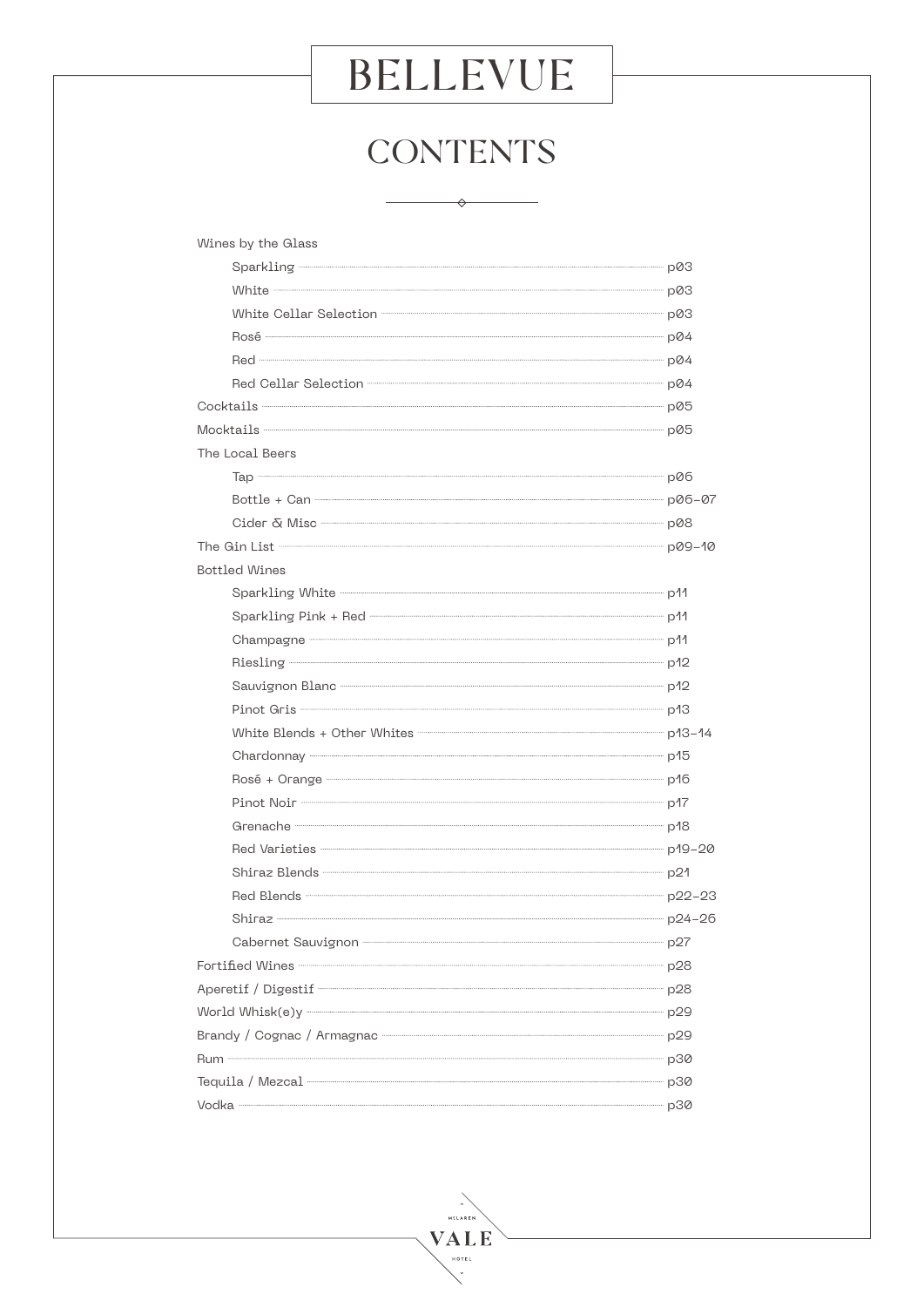## WINES BY THE GLASS

 $\rightarrow$ 

#### SPARKLING

| NV Shottesbrooke '1337' Blanc de Blancs<br>Chardonnay | Adelaide Hills  | 9    |
|-------------------------------------------------------|-----------------|------|
| NV Alpha Box & Dice 'Tarot'<br>Prosecco               | McLaren Vale    | 9    |
| 2021 In Praise of Shadows 'Vox Pop'<br>Pinot Noir     | Adelaide Hills  | 12   |
| NV Willunga Creek 'The Scarlet Lady'<br>Shiraz        | McLaren Vale    | 9.5  |
| WHITE                                                 |                 |      |
| 2021 Tim Smith Wines<br>Riesling                      | Eden Valley     | 11   |
| 2021 Wirra Wirra 'Scrubby Rise'<br>Sauvignon Blanc    | Adelaide Hills  | 8    |
| 2021 Shaw + Smith<br>Sauvignon Blanc                  | Adelaide Hills  | 12   |
| 2021 Chalk Hill<br>Moscato                            | South Australia | 8    |
| 2021 Ox Hardy<br>Fiano                                | McLaren Vale    | 9.5  |
| 2021 Howard Vineyard<br>Pinot Gris                    | McLaren Vale    | 9.5  |
| 2021 Brothers Koerner<br>Chardonnay                   | Adelaide Hills  | 10.5 |

### WHITE CELLAR SELECTION

| 2019 Yangarra Estate 'Roux Beaute' | McLaren Vale | 20 |
|------------------------------------|--------------|----|
| Rousanne                           |              |    |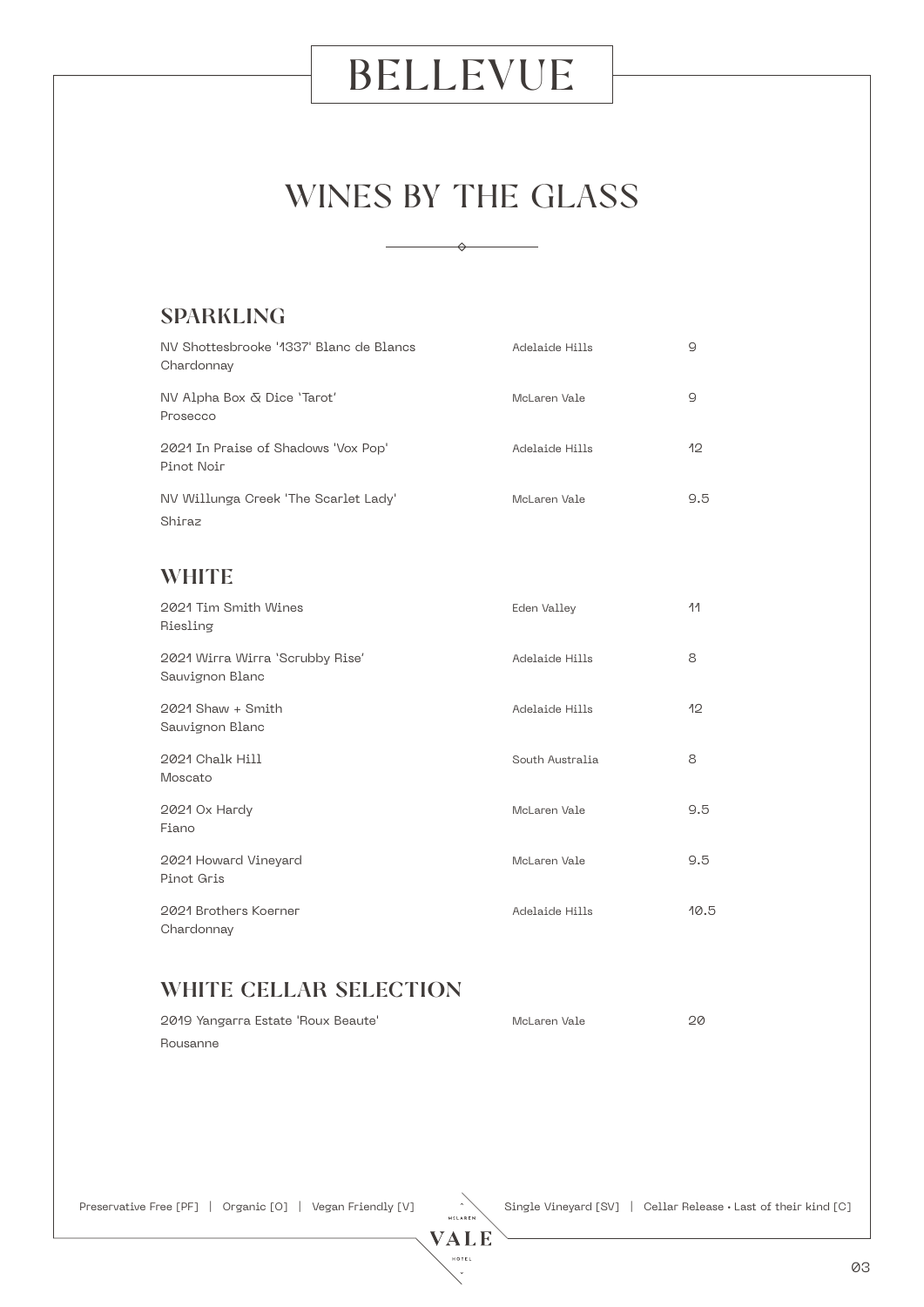## WINES BY THE GLASS

⇔

ROSÉ 2021 Wirra Wirra 'Mrs Wigley' McLaren Vale 8 Grenache Rosé 2021 Mazi McLaren Vale 10 Grenache Rosé **RED** 2021 Ashton Hills 'Piccadilly Valley' Adelaide Hills 16 Pinot Noir 2021 Hither & Yon McLaren Vale 10 Touriga / Tempranillo 2018 Gargoyle McLaren Vale 9.5 Sangiovese 2021 Aphelion 'Welkin' McLaren Vale 12 Grenache 2020 Wirra Wirra 'Scrubby Rise' McLaren Vale 8 Shiraz 2021 Ministry of Clouds and McLaren Vale 12.5 Shiraz 2018 Grounded Cru 'Inc' Nicholaren Vale 11 McLaren Vale 11 Cabernet Sauvignon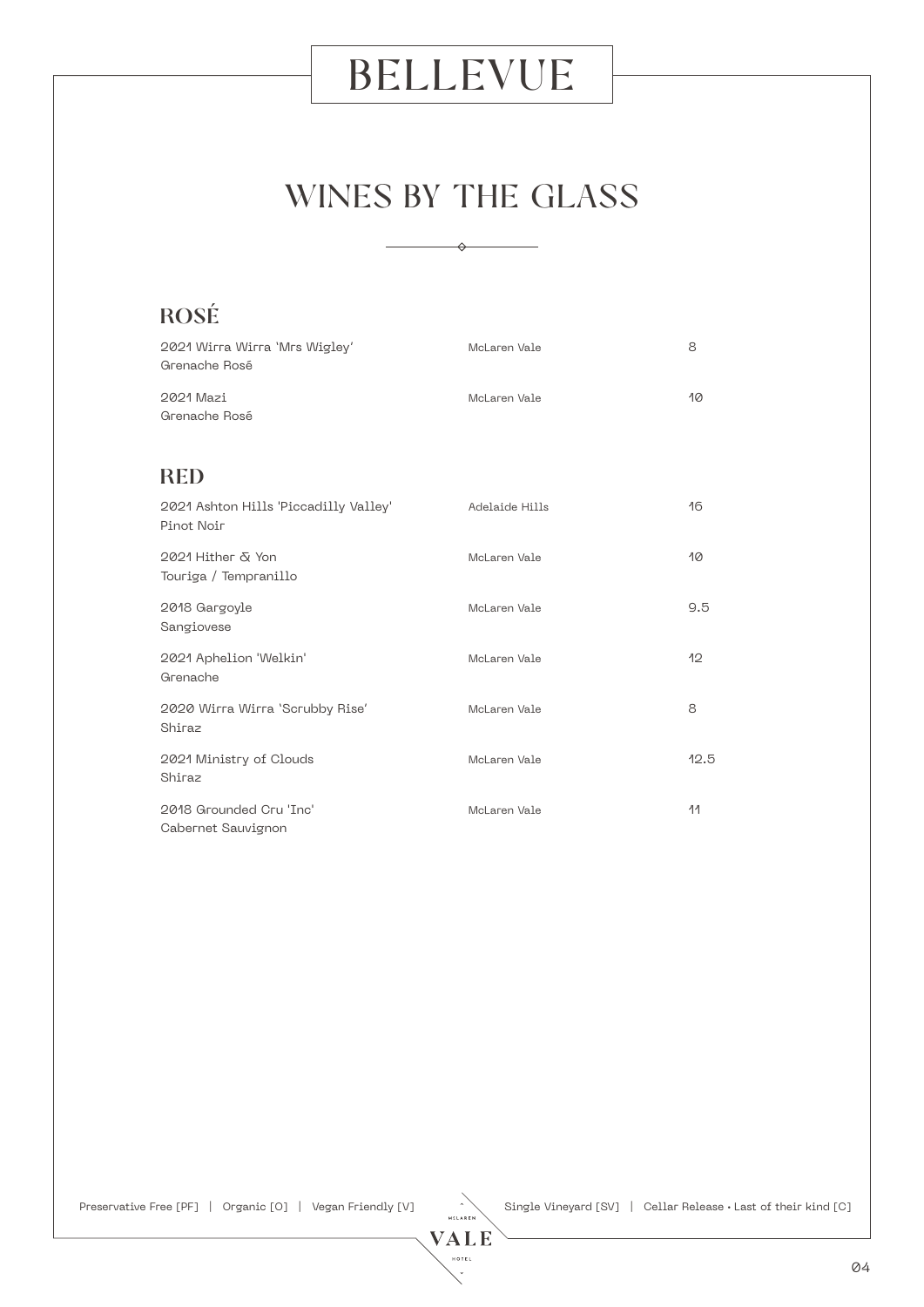### **COCKTAILS**

Handcrafted and house produced utilisng the very best locally sourced spirits, bitters  $\bar{\alpha}$  liqueurs.

Nothing tickle your fancy? We do the classics too.

 $\leftrightarrow$ 

| Devil Juice<br>Chipotle Infused Tequila, IMD Mandeaux, Agave, Lime                                                   | 20 |
|----------------------------------------------------------------------------------------------------------------------|----|
| Peanut Butter Jelly Time<br>Sheepdog Peanut Butter Whiskey, Bulliet Bourbon, Chambord, Peychauds, Lime, Whites       | 20 |
| Dark & Gloomy<br>Mt. Compass Coconut Dark Rum, James Squires Ginger Beer, Muddled Lime                               | 21 |
| The Vale Espresso<br>Mt. Compass Vodka, Settlers Coffee Liqueur, Fresh Espresso, Vanilla                             | 20 |
| Onkaparinga Fizz<br>Settlers Yuzu Gin, Elderflower Liqueur, Watermelon, Lemon, Soda                                  | 21 |
| Fancy Fruit Cup Cocktail<br>Never Never Fancy Fruit Cup, Lemonade, Ginger Ale + Mint, Strawberries, Cucumber, Orange | 19 |
| Soulja Bird<br>Soul Bird Gin, Aperol, Lime, Pineapple                                                                | 21 |
| Hills Negroni<br>AHD 78° Signature Gin, AHD Bitter Orange, AHD Rosso Vermouth                                        | 20 |

## **MOCKTAILS**

⇔

| Apple Mojito                                          | 10 |
|-------------------------------------------------------|----|
| Apple, Mint, Lime, Soda                               |    |
|                                                       |    |
| Lemon of Troy                                         | 10 |
| Lemon, Lime, Apricot, Soda                            |    |
|                                                       |    |
| Big Kahuna                                            | 10 |
| Pineapple, Lime, Orange, Falernum, Australian Bitters |    |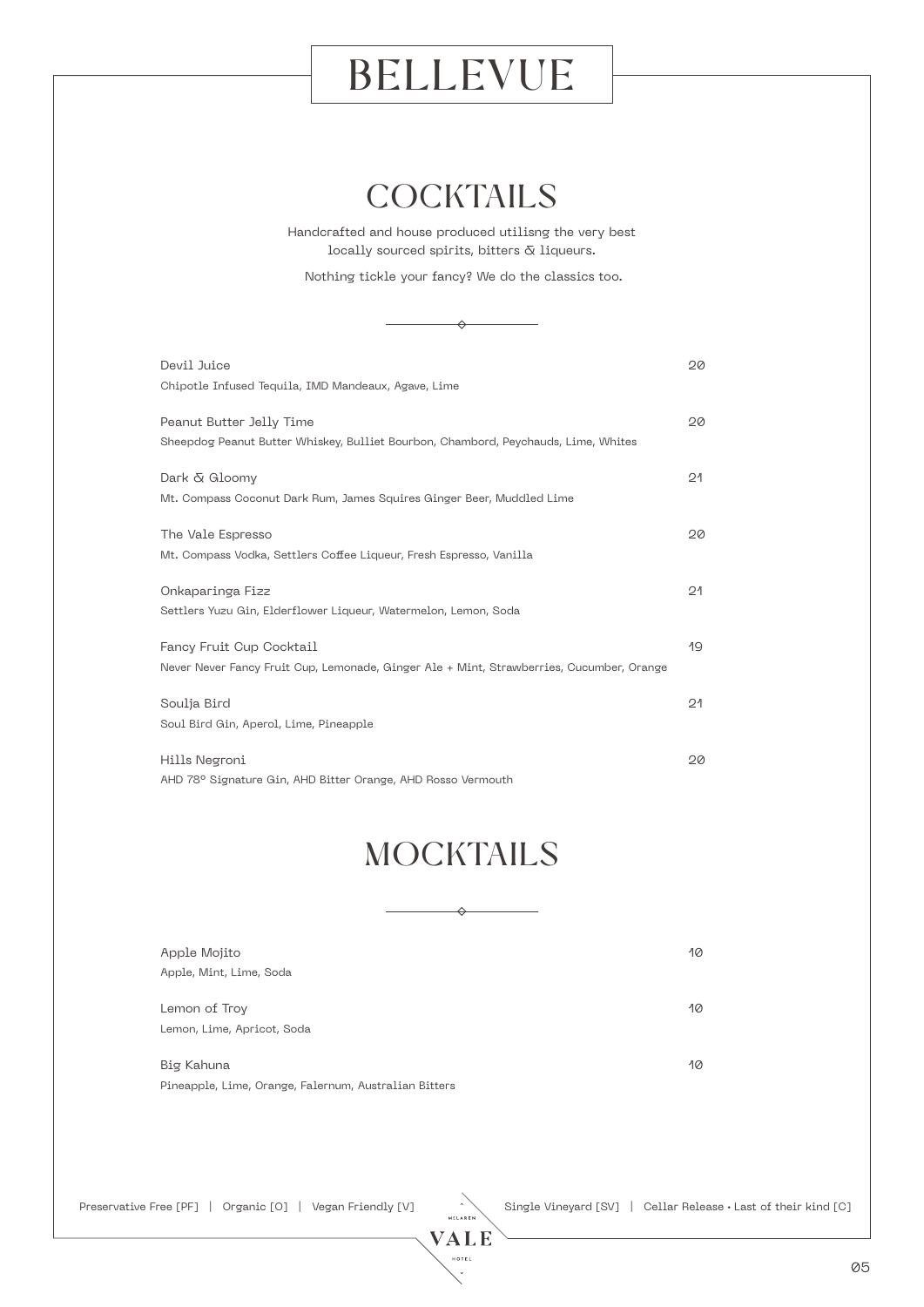## THE LOCAL BEERS

Proudly sourced from artesian brewers from the cozy to the grand, some front and centre and others off the beaten track, hidden amongst our pristine local lands.



### SEASONAL TAPS

| Swell Amber Ale                    | McLaren Vale                   | 8 / 10 / 12 |
|------------------------------------|--------------------------------|-------------|
| Pirate Life South Coast Pale Ale   | Port Adelaide 7.5 / 9.5 / 11.5 |             |
| James Squire Alcoholic Ginger Beer | South Australia 8 / 12 / 15    |             |
| Southwark Stout                    | South Australia                | 8/12/15     |
| South St. Watermelon Seltzer       | South Australia                | -11         |

#### BOTTLE + CAN

#### Lager

| Swell Brewing Co. Lager 4.5%    | McLaren Vale   | 44  |
|---------------------------------|----------------|-----|
| Smiling Samoyed Lager 4.7%      | Myponga        | 44. |
| Mismatch Brewing Co. Lager 4.5% | Adelaide Hills | 44  |

#### Session Ale

| Shifty Lizard Brewing Co. 'Sesh'n' Session Ale 4.2% | Willunga       | -44  |
|-----------------------------------------------------|----------------|------|
| South Coast Brewing Co. 'Southern' Session Ale 4.7% | Willunga       | 12   |
| Mismatch Brewing Co. Session Ale 4.0%               | Adelaide Hills | 10.5 |

#### Pale Ale

| South Coast Brewing Co. 'Porties' Pale Ale 5.4%           | Willunga      | 12  |
|-----------------------------------------------------------|---------------|-----|
| Swell Brewing Co. Pale Ale 4.7%                           | McLaren Vale  | 11  |
| Goodieson Brewery Pale Ale 4.5%                           | McLaren Vale  | -11 |
| Smiling Samoyed '12 Paws' Australian Pale Ale 5.5%        | Myponga       | 12  |
| Mephisto 'Faust' Pale Ale 4.9%                            | Happy Valley  | 14  |
| Pirate Life Pale Ale 5.4%                                 | Port Adelaide | 12  |
| Big Shed Brewing Co. 'F Yeah' American Pale Ale 5.5%      | Royal Park    | 12  |
| Big Shed Brewing Co. 'Desi Driver' Non-Alcoholic Pale Ale | Royal Park    | 7   |

#### Sours

| Little Bang 'Schwangberry' Raspberry Sour 3.5%   | Stepney       | 13  |
|--------------------------------------------------|---------------|-----|
| Little Bang 'Schwangberry' Watermelon Sour 3.5%  | Stepnev       | 13. |
| Little Bang 'Face Inverter' Citrus Super Sour 5% | Stepnev       | 15  |
| Pirate Life Passionfruit + Acai Sour 3.5%        | Port Adelaide | 44  |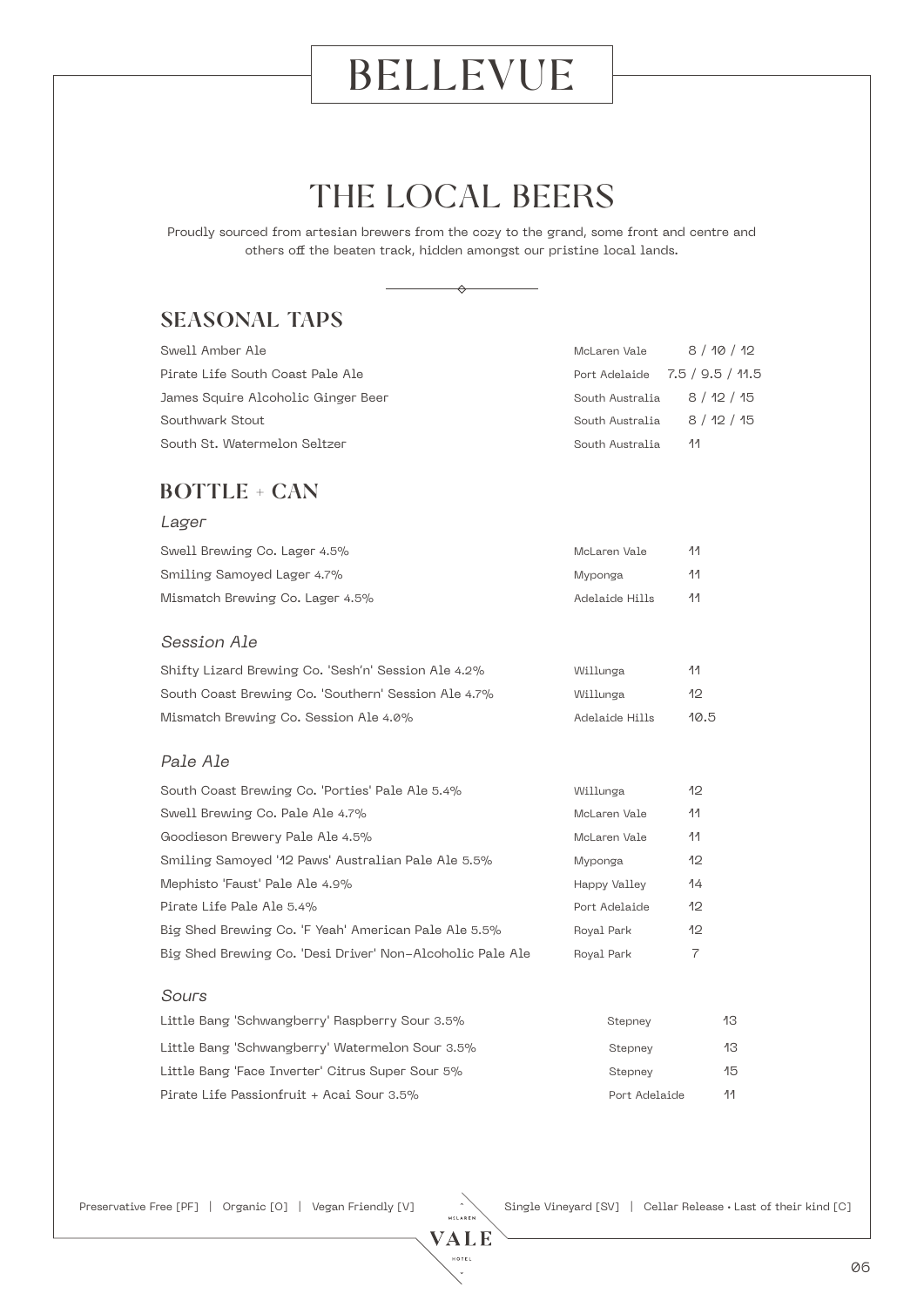## THE LOCAL BEERS

Proudly sourced from artesian brewers from the cozy to the grand, some front and centre and others off the beaten track hidden amongst our pristine local lands.



### BOTTLE + CAN

#### IPA

| Shifty Lizard Brewing Co. 'Bruce Lee-Zard' West Coast IPA 6.2% | Willunga     | 14  |
|----------------------------------------------------------------|--------------|-----|
| Shifty Lizard Brewing Co. 'Kipa' English IPA 6.5%              | Willunga     | 15  |
| Shifty Lizard Brewing Co. 'Gilla Monsters' IIPA 8.0%           | Willunga     | 17  |
| Chubby Unicorn Brewing White IPA 6.3%                          | Willunga     | 14  |
| Goodieson Berwery Mango NEIPA 5.8%                             | McLaren Vale | 14  |
| Goodieson Brewery Golden IPA 4.9%                              | McLaren Vale | 13  |
| Goodieson Brewery Hazy IPA 6%                                  | McLaren Vale | 14  |
| Mephisto 'Wagner' IPA 6.2%                                     | Happy Valley | 16  |
| Big Shed Brewing Co. 'Boozy Fruit' NEIPA 6.2%                  | Royal Park   | 15  |
| Big Shed Brewing Co. 'Nectaron' Single Hop Indie IPA 6.4%      | Royal Park   | 15  |
| Big Shed Brewing Co. Red IPA 5.7%                              | Royal Park   | 14  |
| Little Bang 'Scratchy Vinyl' Black IPA 6%                      | Stepney      | 15  |
| Dark                                                           |              |     |
| Goodieson Brewery Coffee Stout 7.6%                            | McLaren Vale | 14  |
| Smiling Samoyed Dark Ale 4.5%                                  | Myponga      | 11  |
| South Coast Brewing Co. 'Port Willy' Porter 5.1%               | Willunga     | 15  |
| Shifty Lizard Brewing Co. 'Stouty McStout Face' Stout 5%       | Willunga     | 14  |
| Mephisto Stout 5.9%                                            | Happy Valley | 16  |
| Big Shed Brewing Co. 'Golden Stout Time' Dessert Stout 5.4%    | Royal Park   | 16  |
| Alternative Styles                                             |              |     |
| Goodieson Brewery Pilsner 5%                                   | McLaren Vale | 12  |
| Swell Brewing Co. Golden Ale 4.5%                              | McLaren Vale | 11  |
| Shifty Lizard Brewing Co. 'Brewski' Easy Ale 3.5%              | Willunga     | 10  |
| South Coast Brewing Co. 'Goolwa Gold' Golden Ale 2.8%          | Willunga     | 8.5 |
| South Coast Brewing Co. 'Maslin's' Red Ale 6.4%                | Willunga     | 14  |

Preservative Free [PF] | Organic [O] | Vegan Friendly [V] Single Vineyard [SV] | Cellar Release • Last of their kind [C]

Smiling Samoyed 'Kolsch' Golden Ale 4.5% and the state of Myponga 11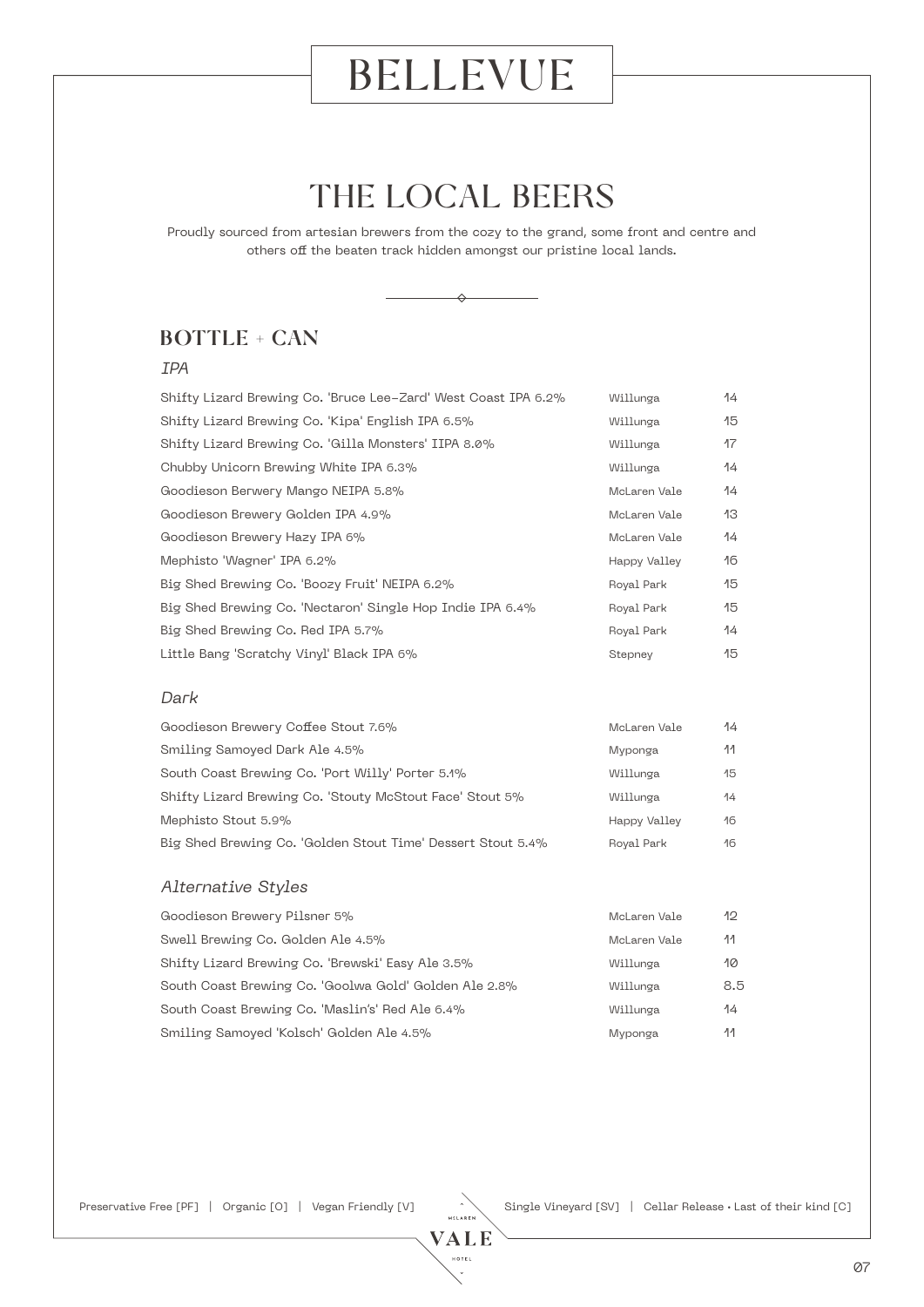## THE LOCAL BEERS

Proudly sourced from artesian brewers from the cozy to the grand, some front and centre and others off the beaten track hidden amongst our pristine local lands.

 $\Leftrightarrow$ 

### CIDER & MISC.

| McCarthy's Orchard Apple 5.1%                      | McLaren Vale    | 12 |
|----------------------------------------------------|-----------------|----|
| McCarthy's Orchard Pear 5.1%                       | McLaren Vale    | 12 |
| Goodieson Brewery Hopped Apple 4.8%                | McLaren Vale    | 13 |
| Chubby Unicorn Brewing Hard Lemonade 6%            | Willunga        | 14 |
| Hills Cider Co. Non-Alcoholic 0%                   | Adelaide Hills  | 9  |
| Hills Cider Co. Apple 5%                           | Adelaide Hills  | 10 |
| Hills Cider Co. Pear 5%                            | Adelaide Hills  | 10 |
| Little Bang 'Zingibeer' Alcoholic Ginger Beer 4.4% | Stepney         | 14 |
| Big Shed Brewing Co. 'Cherry Popper' 8%            | Royal Park      | 13 |
| Maxwell Sparkling Mead 5%                          | McLaren Vale    | 12 |
| Oxenberry Farm White Grapple Cider 8% [500ml]      | McLaren Vale    | 18 |
| Oxenberry Farm Red Grapple Cider 8% [500ml]        | McLaren Vale    | 18 |
| Bizzarro & Mischief Brew Tonic 5%                  | South Australia | 12 |
| Brookvale Vodka Peach Iced Tea 4%                  | Brookvale, NSW  | 12 |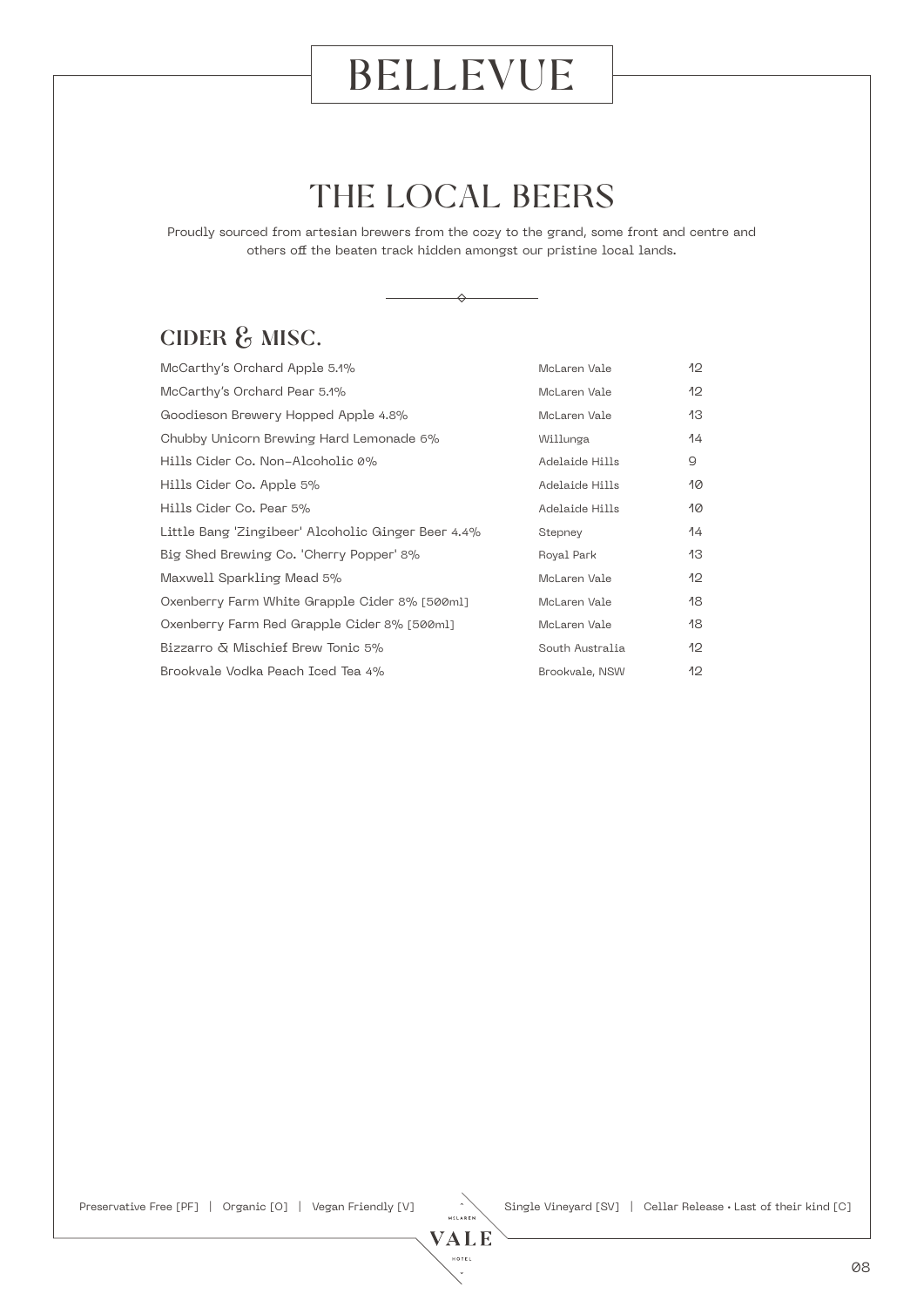## THE GIN LIST

Boasting over sixty gins from our 'Gin Wall', handpicked from the crafty distillers from both locals, South Australian's and beyond.

Perfectly paired with a carefully curated botanical garnish.

 $\Leftrightarrow$ 

#### FROM HOME

| Settlers Gin Distillery 'Yuzu'                  | McLaren Vale | 44  |
|-------------------------------------------------|--------------|-----|
| Settlers Gin Distillery 'Rare Dry'              | McLaren Vale | 11  |
| Settlers Gin Distillery 'Pink'                  | McLaren Vale | 11  |
| Settlers Gin Distillery 'Sloe'                  | McLaren Vale | 11  |
| Settlers Gin Distillery 'Blood Orange & Chilli' | McLaren Vale | 44  |
| Settlers Gin Distillery 'Breakfast'             | McLaren Vale | -11 |
| Settlers Gin Distillery 'Coriander Leaf'        | McLaren Vale | 11  |
| Settlers Gin Distillery 'Old Tom Gin'           | McLaren Vale | 11  |
| Never Never Distillery 'Triple Juniper'         | McLaren Vale | 12  |
| Never Never Distillery 'Mediterranean'          | McLaren Vale | 13  |
| Never Never Distillery 'Southern Strength'      | McLaren Vale | 14  |
| Never Never Distillery 'Juniper Freak'          | McLaren Vale | 15  |
| Never Never Distillery 'Ginache'                | McLaren Vale | 15  |
| Never Never Distiller 'Jennifer'                | McLaren Vale | 17  |
| Two Accents 'Dry Gin'                           | McLaren Vale | 11  |
| Two Accents 'Shiraz Gin'                        | McLaren Vale | 12  |
| Two Accents 'Siren Gin'                         | McLaren Vale | 13  |
| Soulbird 'New World Dry Gin'                    | Willunga     | 12  |

#### FROM CLOSE TO HOME

| Mount Compass Distillery 'Berry'                           | Mount Compass   | 11                                                             |
|------------------------------------------------------------|-----------------|----------------------------------------------------------------|
| Mount Compass Distillery 'Distilled Gin'                   | Mount Compass   | 10                                                             |
| Mount Compass Distillery 'Black Pepper'                    | Mount Compass   | 10                                                             |
| Mount Compass Distillery 'Fingerlime & Mint'               | Mount Compass   | 10                                                             |
| Henry Fisher 'Dry'                                         | Encounter Bay   | 11                                                             |
| KIS 'Wild Gin'                                             | Kangaroo Island | 13                                                             |
| KIS 'O'Gin'                                                | Kangaroo Island | 13                                                             |
| KIS 'Mulberry'                                             | Kangaroo Island | 15                                                             |
| AHD 78° Signature                                          | Adelaide Hills  | 11                                                             |
| AHD 78° Sunset'                                            | Adelaide Hills  | 12                                                             |
| Ambleside Manadarin Gin                                    | Adelaide Hills  | 12                                                             |
| Ambleside No. 8 Botanical Gin                              | Adelaide Hills  | 11                                                             |
| Applewood Gin                                              | Adelaide Hills  | 12                                                             |
| Applewood Coral                                            | Adelaide Hills  | 12                                                             |
| Lobo 'Djinn'                                               | Adelaide Hills  | 12                                                             |
| Preservative Free [PF]   Organic [O]<br>Vegan Friendly [V] |                 | Single Vineyard [SV]   Cellar Release • Last of their kind [C] |

VALE **HOTEL**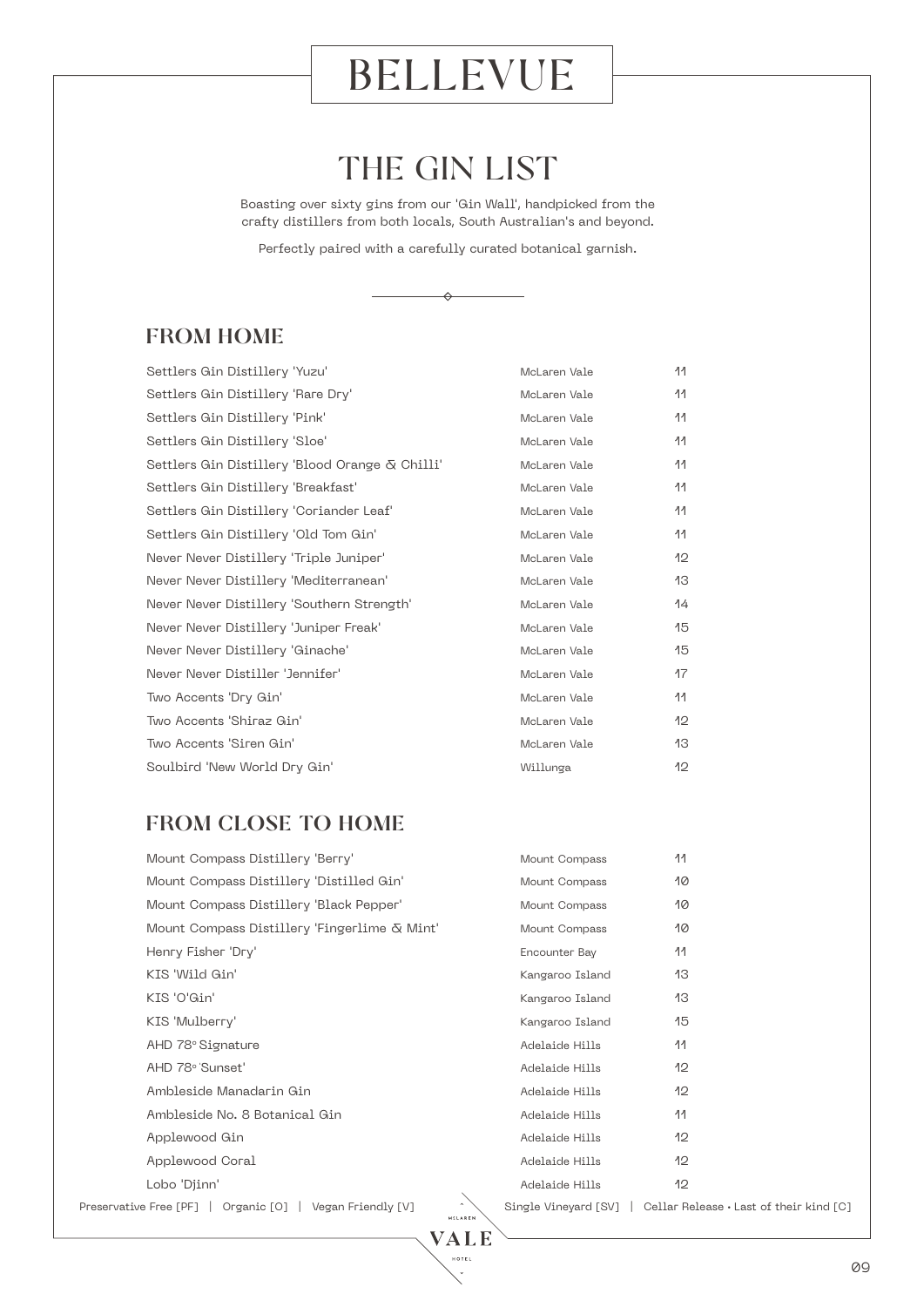## THE GIN LIST

Boasting over sixty gins from our 'Gin Wall', handpicked from the crafty distillers from both locals, South Australian's and beyond.

Perfectly paired with a carefully curated botanical garnish.

 $\leftrightarrow$ 

### FROM CLOSE TO HOME

| 5Nines Wild Citrus Gin                         | Adelaide Hills  | 12           |
|------------------------------------------------|-----------------|--------------|
| Pot & Still 'Fig Gin'                          | Adelaide Hills  | 12           |
| <b>IMD</b> 'Ounce Signature'                   | West Thebarton  | 12           |
| <b>IMD</b> 'Ounce Bold'                        | West Thebarton  | 13           |
| Threefold 'Aromatic Gin'                       | Stepney         | 12           |
| Threefold 'Mediterranean'                      | Stepney         | $12^{\circ}$ |
| Threefold GSM                                  | Stepney         | 14           |
| 23rd St. Signature Gin                         | Renmark         | $12^{\circ}$ |
| Needle & Pin 'Riverland Dry'                   | Riverland       | 12           |
| Needle & Pin 'Lilly Pilly'                     | Riverland       | 12           |
| Needle & Pin 'SEVILLI"                         | Riverland       | 12           |
| Seven Seasons 'Green Ant'                      | South Australia | 13           |
| Seven Seasons 'Bush Apple'                     | South Australia | 13           |
| ADC Adelaide Gin                               | Hackney         | 12           |
| ADC Rhapsody Gin 'Blackberry + Elderberry Tea' | Hackney         | $12^{\circ}$ |
| Red Hen 'Dry'                                  | Adelaide        | 12           |
| Red Hen 'Ultra Violet'                         | Adelaide        | 13           |
| Prohibition Liquor Co. Signature Gin           | Adelaide        | 13           |
| Prohibition Liquor Co. 'Navy Strength'         | Adelaide        | 16           |
| Prohibition Liquor Co. 'Moonlight'             | Adelaide        | 16           |
| Seppeltsfield 'Barossa Dry'                    | <b>Barossa</b>  | 44           |
| Seppeltsfield 'House'                          | Barossa         | 11           |
| 36 Short 'Rhubarb Gin'                         | Virginia        | 12           |
|                                                |                 |              |

#### FAR FROM HOME

| Four Pillars Rare Dry      | Yarra Valley, VIC | 11           |
|----------------------------|-------------------|--------------|
| Four Pillars Bloody Shiraz | Yarra Valley, VIC | $12^{\circ}$ |
| Paradise Gin Kakuda Plum   | Gold Coast, OLD   | $12^{\circ}$ |
| Tanqueray 'No. 10'         | London            | 14           |
| Ableforth's 'Bathtub Gin'  | London            | -11          |
| Audemus Umami              | France            | -11          |
| Audemus Pink Pepper        | France            | -11          |
| Hendricks                  | Scotland          | $12^{\circ}$ |
| Monkey 47                  | Germany           | 15           |
| Roku                       | Japan             | 11           |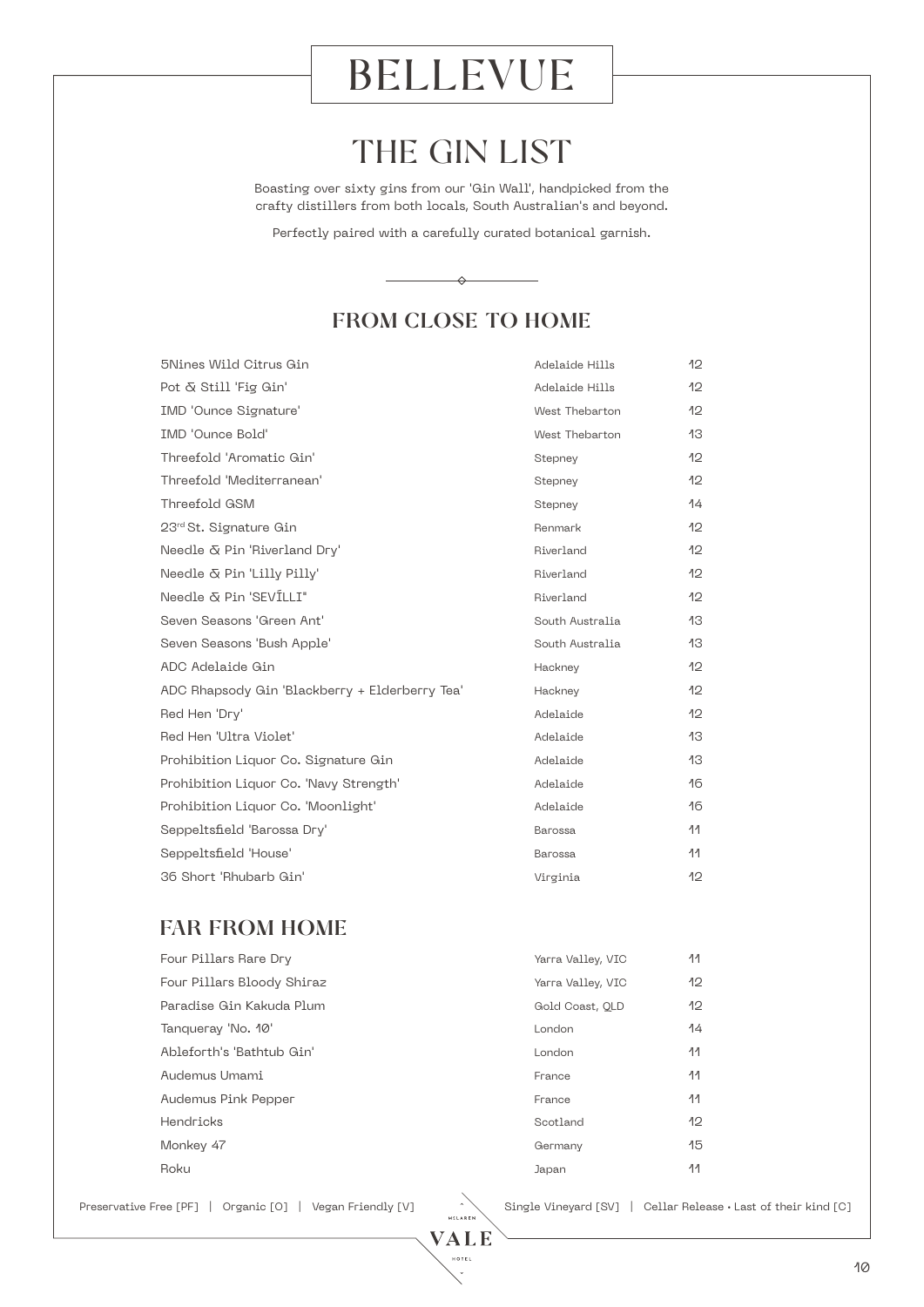### BOTTLED WINES

"Wine makes every meal an occasion, every table more elegant, every day more civilized." — André Simon

 $\overline{a}$ 

New age techniques, with old world styles in French oak barriques. Some light, some bold, some young, and some old. We have carefully curated and sourced wines from our own backyard, our neighbours and from foreign lands. We've put in the hard yards tasting these wines, so that you'll have the pleasure of drinking them.

↔



| <b>NV</b> | Scarpantoni 'Fleur' Chardonnay/Pinot Noir        | South Australia    | 30 |
|-----------|--------------------------------------------------|--------------------|----|
| <b>NV</b> | Hugo 'Cuvée' Chardonnay                          | McLaren Vale       | 38 |
| <b>NV</b> | Maxwell 'Envious' Chardonnay / Pinot Noir        | South Australia    | 40 |
| <b>NV</b> | Shottesbrooke '4337' Blanc De Blanc              | Adelaide Hills     | 40 |
| <b>NV</b> | Alpha Box & Dice 'Tarot' Prosecco                | McLaren Vale       | 40 |
| NV.       | The Lane 'Lois' Blanc de Blanc                   | Adelaide Hills     | 45 |
| NV.       | Jansz 'Cuveé' Chardonnay / Pinot Noir            | Tasmania           | 55 |
| NV.       | Mosquito Hill 'Brut'                             | Fleurieu Peninsula | 55 |
| 2019      | Top Note 'The High C' Pinot Noir / Chardonnay    | Adelaide Hills     | 65 |
| <b>NV</b> | DAOSA 'Natural Reserve'                          | Adelaide Hills     | 80 |
| NV.       | Arras 'Elite' 'Cuvée' Pinot Noir / Pinot Meunier | Tasmania           | 90 |
| <b>NV</b> | Polka 'Cuvée' 'Lilly Pilly De-Alc' 0%            | Riverland          | 28 |

#### SPARKLING PINK + RED

| <b>NV</b> | Willunga Creek Wines 'Scarlet Lady' Shiraz | McLaren Vale    | 45  |
|-----------|--------------------------------------------|-----------------|-----|
| NV.       | Fox Creek 'Vixen' Shiraz / Cabernet        | McLaren Vale    | 50  |
| 2021      | The Stoke 'Mufti Day' Pet Nat              | Kangaroo Island | 55  |
| 2021      | Bird in Hand Sparkling Pinot Noir          | Adelaide Hills  | 50  |
| 2021      | In Praise of Shadows 'Vox Pop' Pinot Noir  | Adelaide Hills  | 55  |
| NV.       | Deviation Road 'Altair' 'Brut Rosé'        | Adelaide Hills  | 65  |
| NV.       | Billecart-Salmon 'Brut Rosé'               | Ay, France      | 120 |

#### **CHAMPAGNE**

| <b>NV</b> | Billecart-Salmon 'Brut Reserve' | Ay, France              | 120 |
|-----------|---------------------------------|-------------------------|-----|
| NV.       | Moet + Chandon                  | Epernay, France         | 110 |
| NV        | Pol Roger 'Brut Reserve'        | Epernay, France         | 125 |
| NV.       | Mumm                            | Reims, France           | 85  |
| <b>NV</b> | Veuve Clicquot 'Brut'           | Reims, France           | 120 |
| NV        | Jean-Paul Morel 'Brut'          | Verzenay, France        | 100 |
| NV.       | Laurent-Perrier 'La Cuvee'      | Tours-sur-Marne, France | 100 |
|           |                                 |                         |     |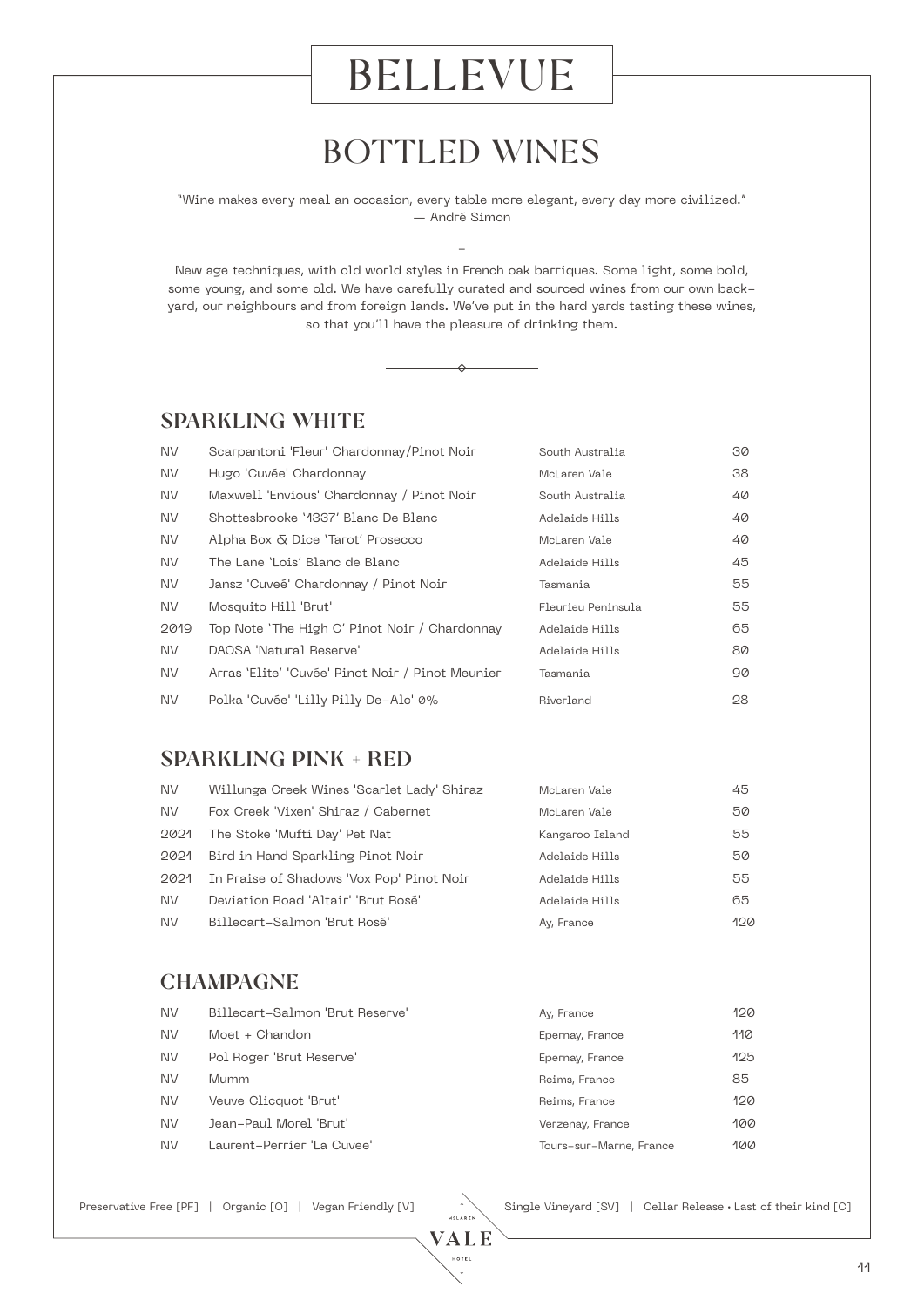## BOTTLED WINES

 $\leftrightarrow$ 

### RIESLING

| From Close to Home              |                            |     |
|---------------------------------|----------------------------|-----|
| $2021$ Shaw + Smith [SV]        | Piccadilly, Adelaide Hills | 60  |
| 2021 Pewsey Vale                | Eden Valley                | 45  |
| 2021 Tim Smith Wines            | Eden Valley                | 50  |
| 2021 Rieslingfreak 'No.4'       | Eden Valley                | 50  |
| 2016 Ortus                      | Clare Valley               | 28  |
| 2021 Adelina                    | Watervale, Clare Valley    | 50  |
| 2013 Jim Barry 'Florita' [SV]   | Watervale, Clare Valley    | 90  |
| 2021 Muster                     | Polish Hill, Clare Valley  | 45  |
| 2021 Grosset 'Polish Hill' [SV] | Polish Hill, Clare Valley  | 120 |

#### Far From Home

| 2016 Weingut Vollenweider       | Germany | 100 |
|---------------------------------|---------|-----|
| 'Vollenweider Wolfer Goldgrube' |         |     |

#### SAUVIGNON BLANC

| From Home                       |                                   |    |
|---------------------------------|-----------------------------------|----|
| 2021 Scarpantoni                | McLaren Vale                      | 30 |
|                                 |                                   |    |
| From Close to Home              |                                   |    |
| 2021 Fox Creek                  | Adelaide Hills                    | 35 |
| 2021 Wirra Wirra 'Scrubby Rise' | Adelaide Hills                    | 37 |
| 2021 Lambrook                   | Adelaide Hills                    | 40 |
| $2021$ Shaw + Smith             | Adelaide Hills                    | 52 |
|                                 |                                   |    |
| <b>Far From Home</b>            |                                   |    |
| 2021 Greywacke                  | Marlborough, New Zealand          | 53 |
| 2018 Wines of Merritt           | Margaret River, Western Australia | 49 |

Preservative Free [PF] | Organic [O] | Vegan Friendly [V] Single Vineyard [SV] | Cellar Release • Last of their kind [C]

2018 Domaine Merlin Cherrier 'Sancerre' Loire Valley, France 65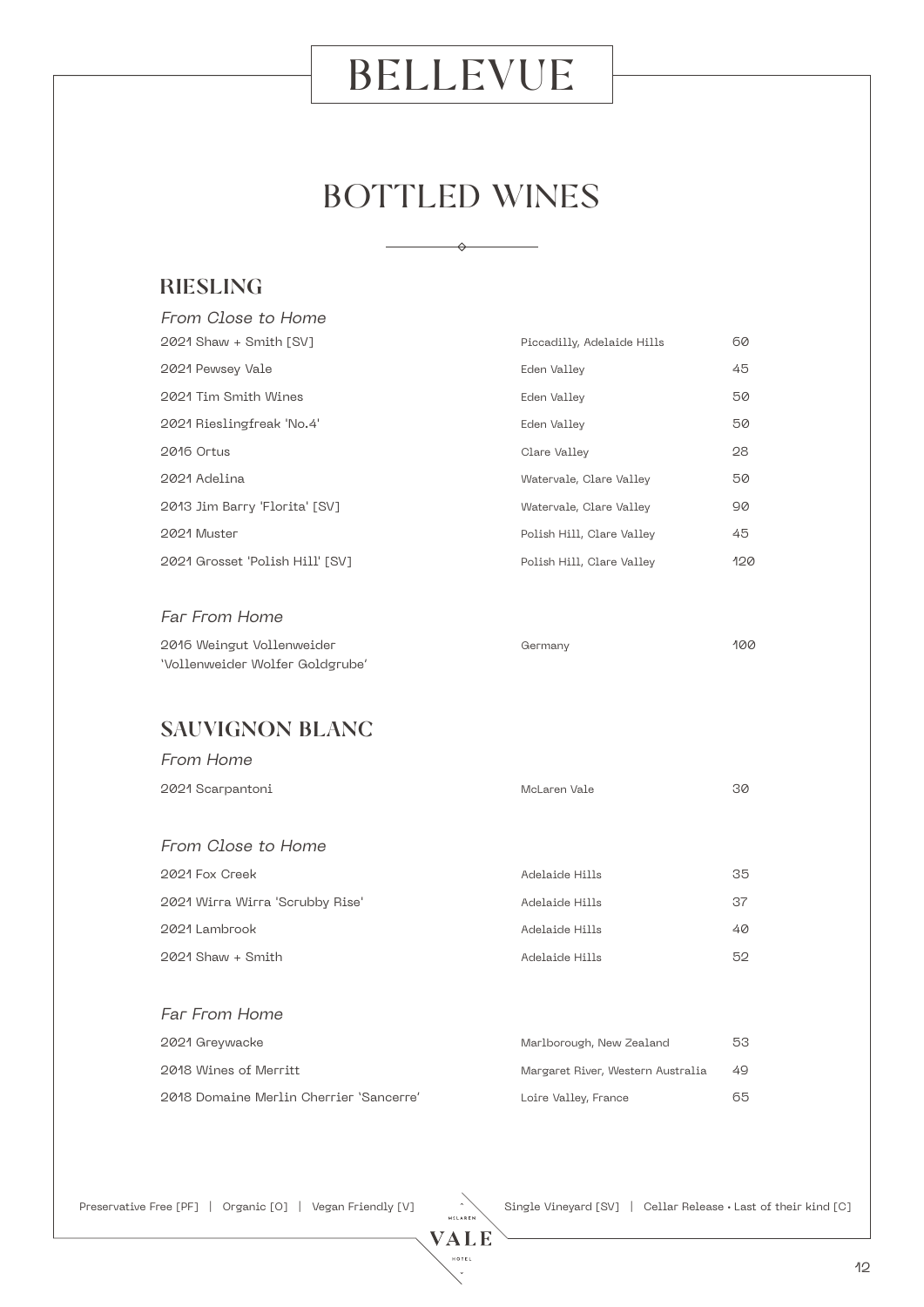## BOTTLED WINES

 $\rightarrow$ 

#### PINOT GRIS

| From Home                                  |                |    |
|--------------------------------------------|----------------|----|
| 2021 Paxton Pinot Gris                     | McLaren Vale   | 40 |
|                                            |                |    |
| From Close to Home                         |                |    |
| 2021 Muster Pinot Gris                     | Clare Valley   | 45 |
| 2021 Howard Vineyard Pinot Gris            | Adelaide Hills | 45 |
| 2021 Jericho Pinot Grigio                  | Adelaide Hills | 40 |
| 2021 The Other Wine Co. Pinot Gris         | Adelaide Hills | 50 |
| 2021 Alpha Box & Dice 'Tarot' Pinot Grigio | Adelaide Hills | 40 |

### WHITE BLENDS

#### From Home

| 2021 Dune 'El Beyda'<br>Grenache Blanc / Grenache Gris / Clairette / Piquepoul.               | McLaren Vale | 45 |
|-----------------------------------------------------------------------------------------------|--------------|----|
| 2021 Somos 'Blanquito'<br>Vermentino / Verdelho/ Pinot Gris / Sauvignon Blanc                 | McLaren Vale | 50 |
| 2021 Silent Noise 'MOFO' Bianco<br>Pinot Grigio / Vermentino / Zibibbo / Fiano / Greco Bianco | McLaren Vale | 50 |
| 2019 Brash Higgins<br>Riesling / Semillion                                                    | McLaren Vale | 65 |

#### From Close to Home

| 2020 Protero                | Adelaide Hills | 45 |
|-----------------------------|----------------|----|
| Pinot Grigio / Pinot Nero   |                |    |
| 2019 SC Pannell 'Aromatico' | Adelaide Hills | 55 |
| Gewürztraminer / Riesling   |                |    |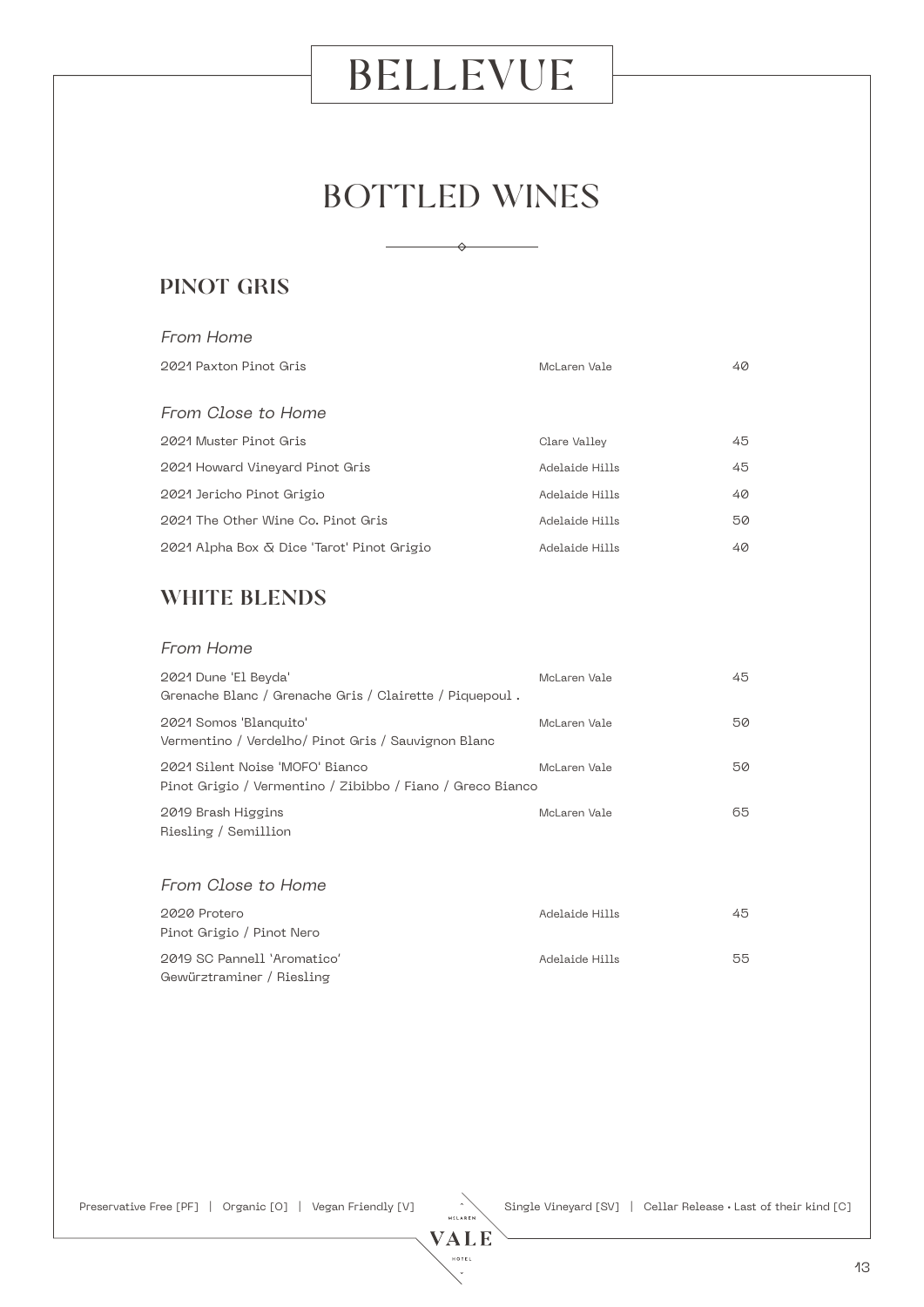## BOTTLED WINES

#### OTHER WHITES

From Home

### 2021 Ox Hardy Fiano Upper Tintara 45 2021 Coriole Fiano McLaren Vale 55 2021 Fox Creek Vermentino McLaren Vale 38 2021 Coriole Chenin Blanc McLaren Vale 40 2020 Maxwell 'Barrel Ferment' Verdelho McLaren Vale 647 2019 Battle of Bosworth Semillon McLaren Vale 45 2021 Ministry of Clouds Picpoul and McLaren Vale 60 2019 Yangarra 'Roux Beaute' Rousanne McLaren Vale 95 From Close to Home 2021 Chalk Hill Moscato South Australia 38 2020 The Other Wine Co. Arinto **Riverland** Riverland 47 2019 Varneys Wines Fiano Langhorne Creek 41 2021 Jericho Chenin Blanc Adelaide Hills 45 2021 Jericho Fumé Blanc Adelaide Hills 45

#### Far From Home

| 2020 Wines of Merritt Chenin Blanc          | Margaret River, Western Australia | 70 |
|---------------------------------------------|-----------------------------------|----|
| 2017 Range Life Garganega                   | King Valley, Victoria             | 45 |
| 2019 Quinta do Ameal 'Vinho Verde' Loureiro | Portugal                          | 72 |
| 2020 Suavia 'Soave Classico' Garganega      | Soave, Italy                      | 55 |
| 2020 Castelvecchio Malvasia                 | Carso, Italy                      | 80 |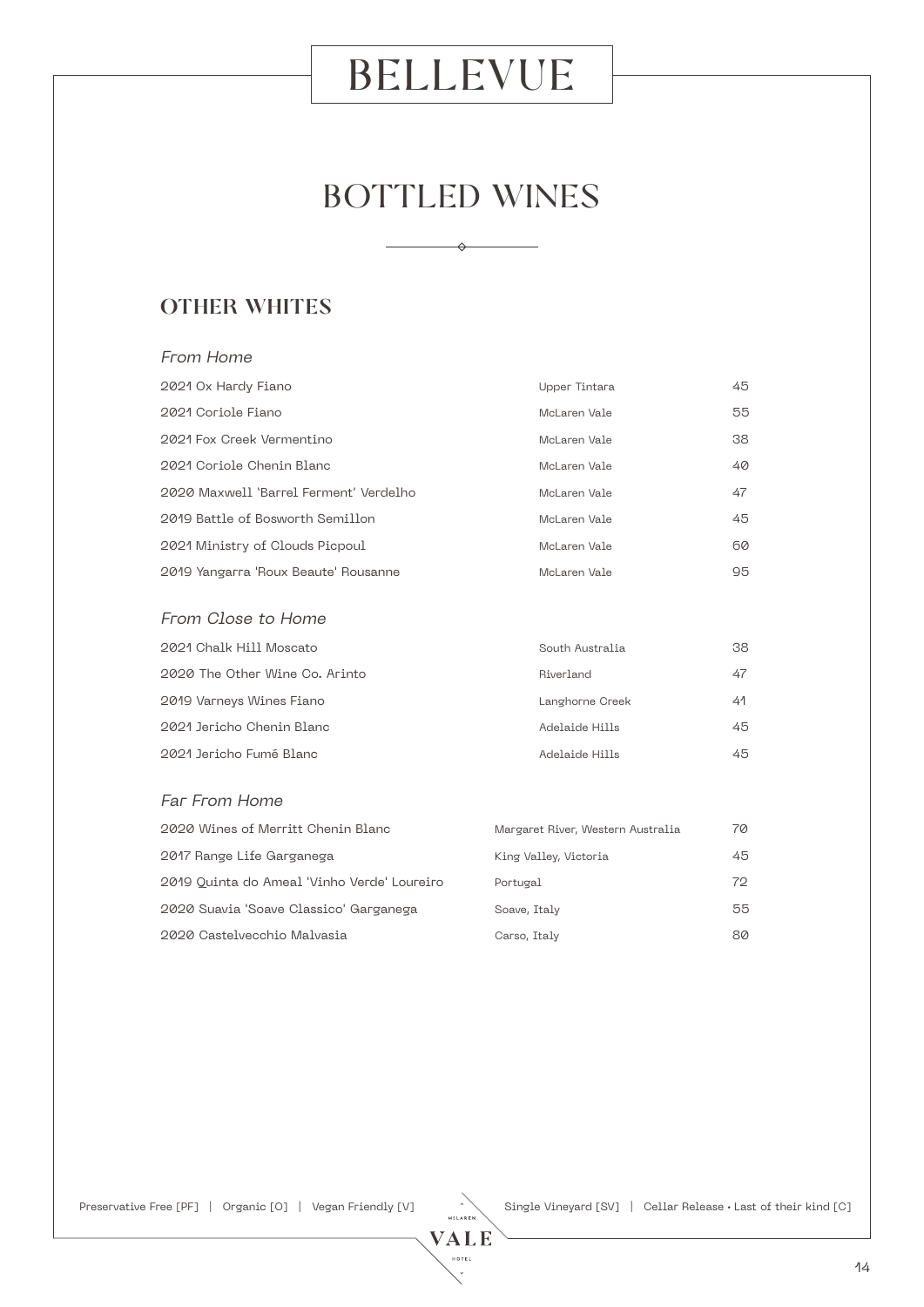## BOTTLED WINES

⇔

#### **CHARDONNAY**

From Home

| 2020 Paxton 'Now' [0]                            | McLaren Vale                  | 40  |
|--------------------------------------------------|-------------------------------|-----|
| 2018 Pirramimma                                  | McLaren Vale / Adelaide Hills | 40  |
| 2020 Three Dark Horses                           | McLaren Vale                  | 48  |
|                                                  |                               |     |
| From Close to Home                               |                               |     |
| 2015 Mosquito Hill                               | Fleurieu Peninsula            | 50  |
| 2021 Chalk Hill                                  | Adelaide Hills                | 45  |
| 2021 Brothers Koerner                            | Adelaide Hills                | 50  |
| 2020 Mt. Lofty Ranges Vineyard 'Old Apple Block' | Adelaide Hills                | 50  |
| 2020 Kin 'Lights of Home'                        | Adelaide Hills                | 60  |
| 2021 Gentle Folk 'Village'                       | Adelaide Hills                | 70  |
| 2020 Tapanappa 'Tiers' [SV]                      | Adelaide Hills                | 160 |
|                                                  |                               |     |
| Far From Home                                    |                               |     |
| 2019 Warramate                                   | Yarra Valley, VIC             | 49  |
| 2019 Woodlands                                   | Margaret River, WA            | 50  |
| 2017 Vasse Felix 'Heytesbury'                    | Margaret River, WA            | 130 |
| 2021 Garagiste 'Tuerong'                         | Mornington Peninsula, VIC     | 80  |
| 2018 Garagiste 'Terre maritime'                  | Mornington Peninsula, VIC     | 120 |
| 2020 Sailor Seeks Horse                          | Huon Valley, TAS              | 100 |
| 2019 Baudouin Millet 'Petit Chablis'             | Chablis, France               | 60  |
| OQ40 Politics Willogo de Poince Dotit Cheblie    | Chablic France                | nn. |

2019 Bekkers 'Village de Beines' 'Petit Chablis' Chablis, France 90 2019 Domaine Chanson 'Les Preuses' 'Chablis Grand Cru' Chablis, France 130 2017 Domaine Alain Chavy 'Bourgogne Blanc' Burgundy, France 65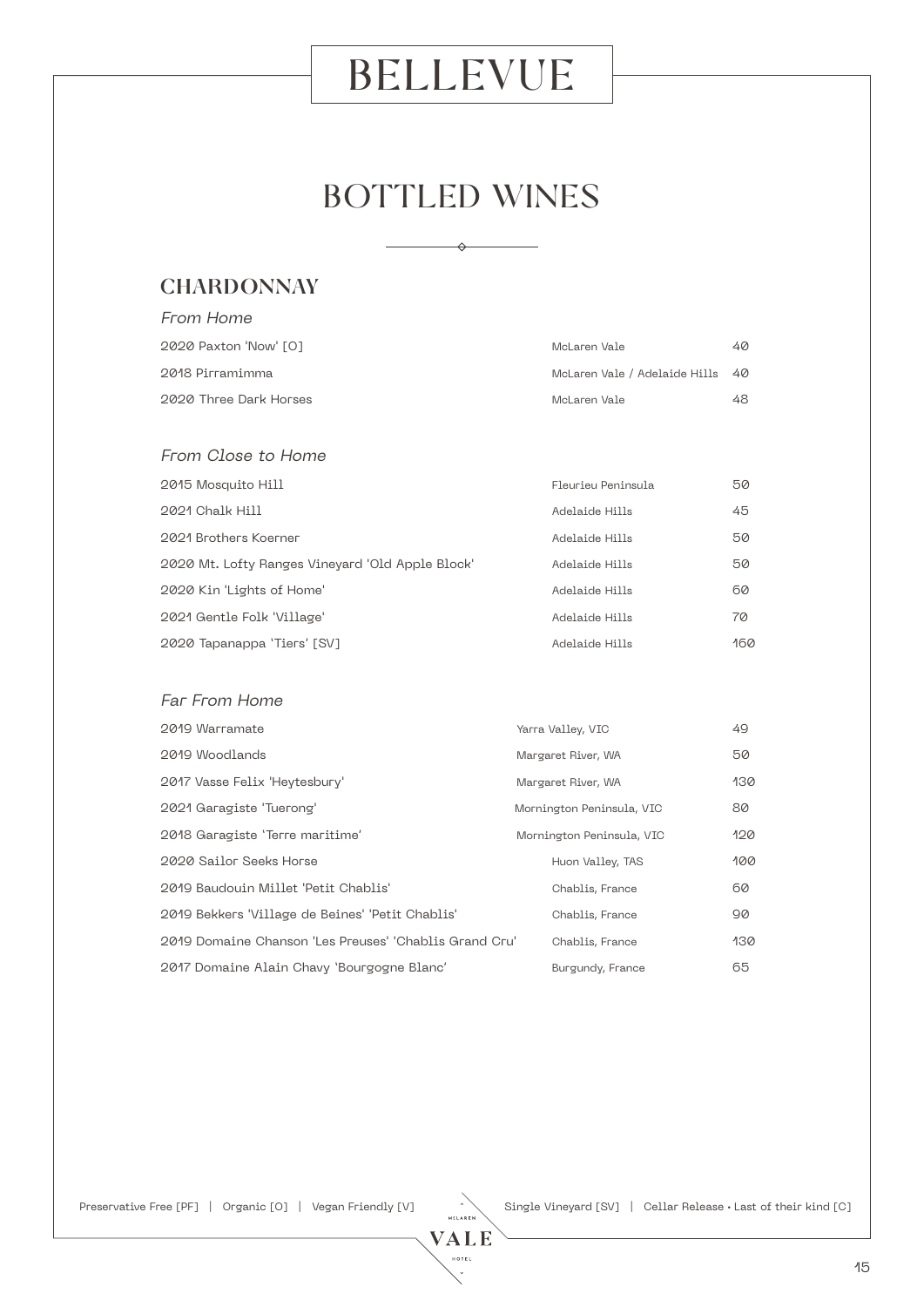## BOTTLED WINES

 $\rightarrow$ 

### ROSÉ + ORANGE

| From Home                                                          |                              |    |
|--------------------------------------------------------------------|------------------------------|----|
| 2021 Woodstock Grenache                                            | McLaren Vale/Langhorne Creek | 38 |
| 2021 Wirra Wirra 'Mrs Wigley' Grenache                             | McLaren Vale                 | 40 |
| 2021 Willunga 100 Grenache                                         | McLaren Vale                 | 40 |
| 2021 Bondar Grenache                                               | McLaren Vale                 | 48 |
| 2020 Gargoyle 'Rosa' Sangiovese                                    | McLaren Vale                 | 45 |
| 2021 Mazi Grenache                                                 | McLaren Vale                 | 50 |
| 2021 Somos Barbera                                                 | McLaren Vale                 | 54 |
|                                                                    |                              |    |
| From Close to Home                                                 |                              |    |
| 2020 Wallflower<br>Shiraz / Sauvignon Blanc                        | Adelaide Hills               | 40 |
| 2019 Alpha Box & Dice 'Golden Mullet Fury'<br>Semillion / Riesling | Adelaide Hills               | 55 |
| 2020 Gentle Folk 'Rainbow Juice'<br>Pinot Gris Blend               | Adelaide Hills               | 57 |
| 2021 La Prova Nebbiolo Rosato                                      | Adelaide Hills               | 45 |
| 2020 Brash Higgins 'Ricca Terra' Zibbibo                           | Riverland                    | 65 |
| 2021 Charles Melton 'Rosado'                                       | Barossa Valley               | 50 |
|                                                                    |                              |    |
| Far From Home                                                      |                              |    |
| 2016 Verget Du Sud 'Rose De La Terre'                              | Côtes du Rhône, France       | 44 |
| 2020 Triennes                                                      | Provence, France             | 42 |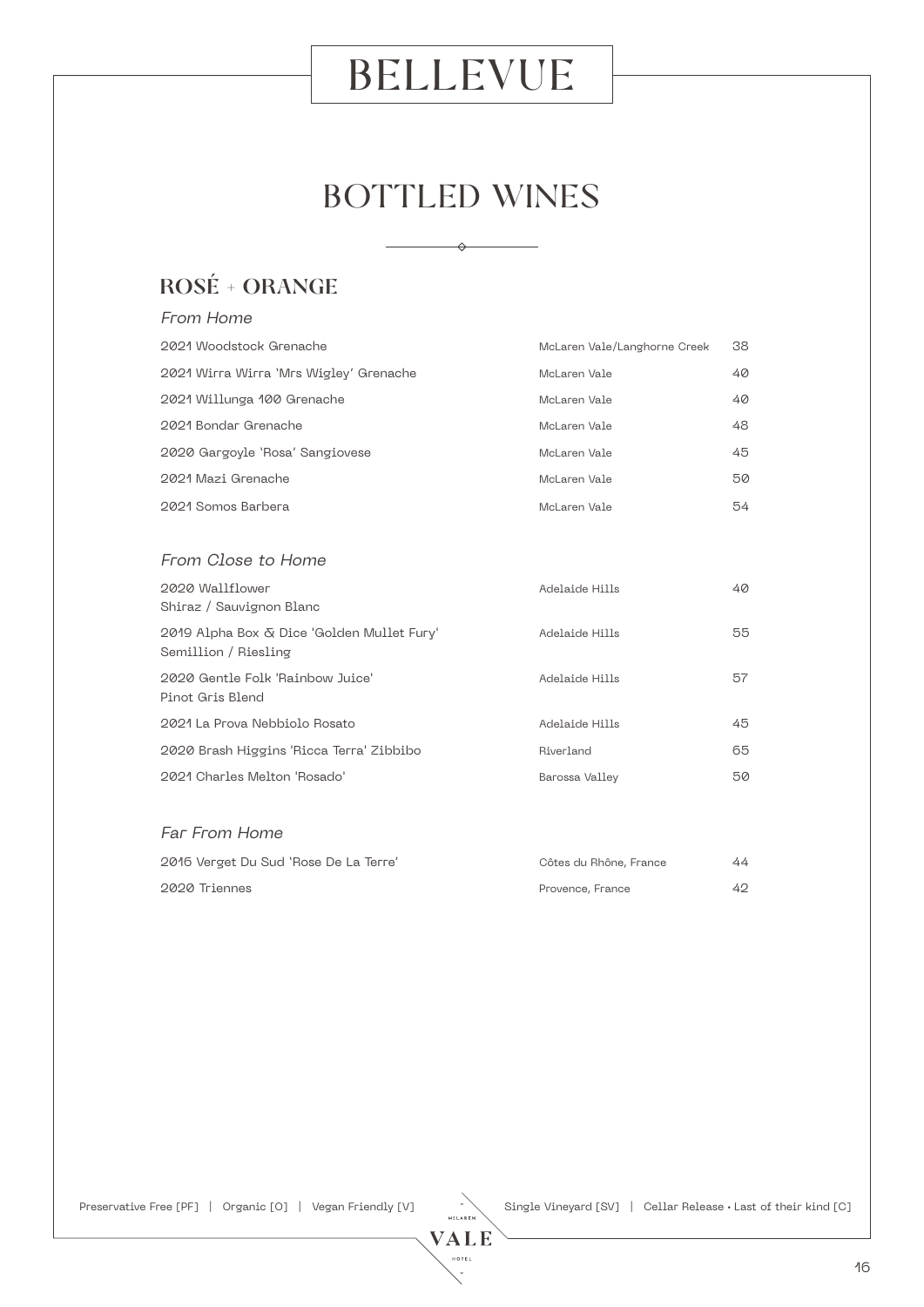## BOTTLED WINES

 $\rightarrow$ 

#### PINOT NOIR

| From Close to Home                   |                    |     |
|--------------------------------------|--------------------|-----|
| 2019 Tapanappa 'Foggy Hill'          | Fleurieu Peninsula | 95  |
| 2021 Coates                          | Adelaide Hills     | 65  |
| 2020 Leko                            | Adelaide Hills     | 65  |
| 2021 Ochota Barrells 'A Forest'      | Adelaide Hills     | 70  |
| 2021 Gentle Folk 'Village'           | Adelaide Hills     | 70  |
| 2018 Terre à Terre 'Summertown'      | Adelaide Hills     | 75  |
| 2021 Ashton Hills 'Picadilly Valley' | Adelaide Hills     | 75  |
| 2018 Whisson Lake 'White Label'      | Adelaide Hills     | 95  |
| 2019 Ashton Hills 'Reserve'          | Adelaide Hills     | 130 |

#### Far From Home

| 2018 Sailor Seeks Horse<br>Huon Valley, TAS<br>2021 Medhurst<br>Yarra Valley, VIC<br>2016 Yarra Yering 375ml<br>Yarra Valley, VIC<br>2019 'Farrside' By Farr<br>Yarra Valley, VIC<br>2019 'Sangreal' By Farr<br>Yarra Valley, VIC<br>2021 Garagiste 'Balnarring'<br>Mornington Peninsula, VIC<br>2019 Polpperro 'Estate'<br>Mornington Peninsula, VIC<br>2019 Novum<br>Malborough, New Zealand<br>2019 Nanny Goat 'Super Nanny'<br>Central Otago, New Zealand<br>2020 Domaine Chanson 'Bourgogne Rouge'<br>Burgundy, France<br>2017 Domaine Bart 'Bourgogne Rouge'<br>Burgundy, France<br>2019 Domaine Chanson 'Clos Du Roi' 'Beaune Premier Cru'<br>Burgundy, France | 2021 Dalrymple | Pipers River, TAS | 60  |
|-----------------------------------------------------------------------------------------------------------------------------------------------------------------------------------------------------------------------------------------------------------------------------------------------------------------------------------------------------------------------------------------------------------------------------------------------------------------------------------------------------------------------------------------------------------------------------------------------------------------------------------------------------------------------|----------------|-------------------|-----|
|                                                                                                                                                                                                                                                                                                                                                                                                                                                                                                                                                                                                                                                                       |                |                   | 100 |
|                                                                                                                                                                                                                                                                                                                                                                                                                                                                                                                                                                                                                                                                       |                |                   | 50  |
|                                                                                                                                                                                                                                                                                                                                                                                                                                                                                                                                                                                                                                                                       |                |                   | 70  |
|                                                                                                                                                                                                                                                                                                                                                                                                                                                                                                                                                                                                                                                                       |                |                   | 150 |
|                                                                                                                                                                                                                                                                                                                                                                                                                                                                                                                                                                                                                                                                       |                |                   | 180 |
|                                                                                                                                                                                                                                                                                                                                                                                                                                                                                                                                                                                                                                                                       |                |                   | 80  |
|                                                                                                                                                                                                                                                                                                                                                                                                                                                                                                                                                                                                                                                                       |                |                   | 85  |
|                                                                                                                                                                                                                                                                                                                                                                                                                                                                                                                                                                                                                                                                       |                |                   | 100 |
|                                                                                                                                                                                                                                                                                                                                                                                                                                                                                                                                                                                                                                                                       |                |                   | 115 |
|                                                                                                                                                                                                                                                                                                                                                                                                                                                                                                                                                                                                                                                                       |                |                   | 65  |
|                                                                                                                                                                                                                                                                                                                                                                                                                                                                                                                                                                                                                                                                       |                |                   | 80  |
|                                                                                                                                                                                                                                                                                                                                                                                                                                                                                                                                                                                                                                                                       |                |                   | 180 |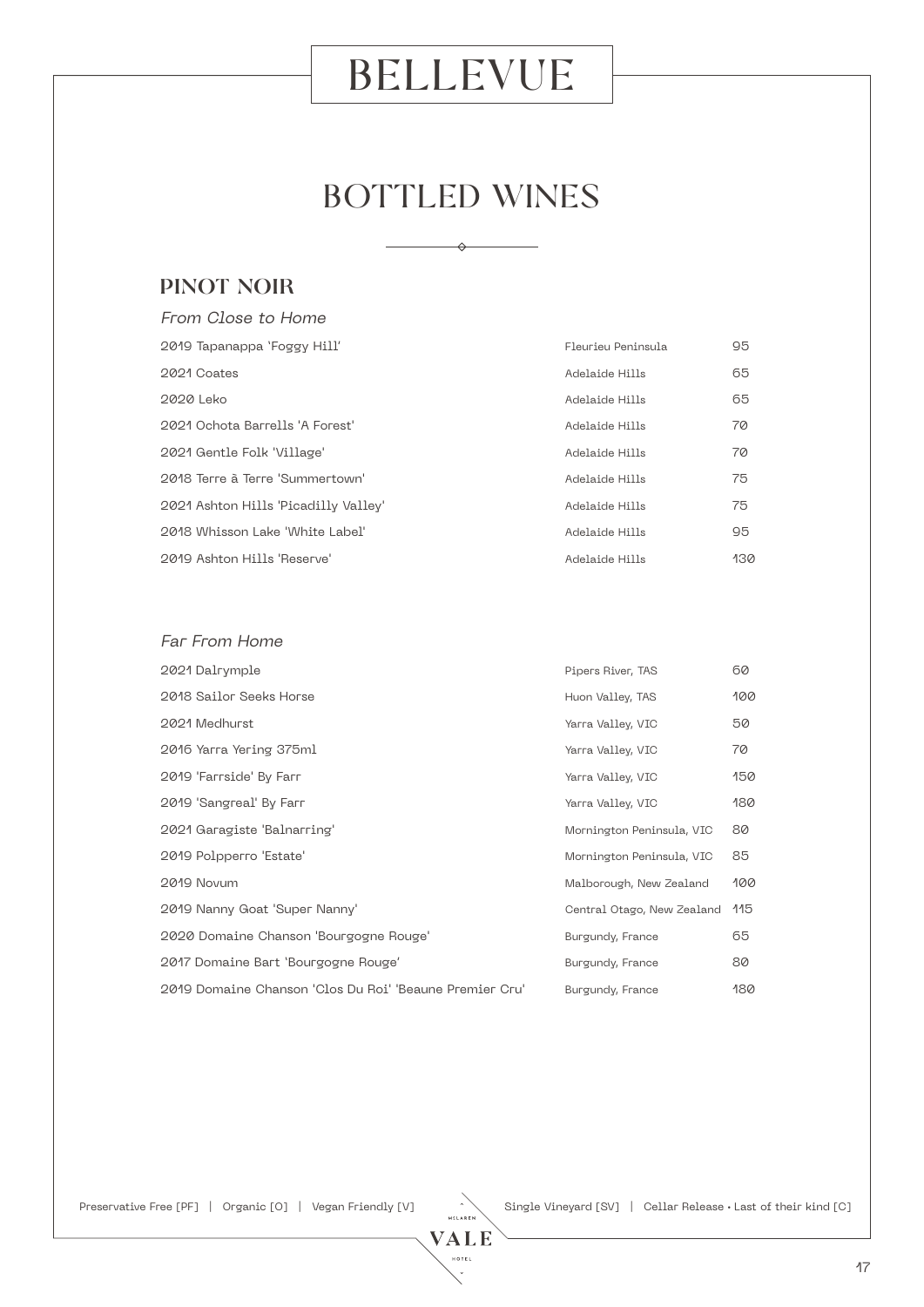## BOTTLED WINES

 $\leftrightarrow$ 

### **GRENACHE**

| From Home                                       |                        |     |
|-------------------------------------------------|------------------------|-----|
| 2020 The Other Wine Co.                         | <b>Blewitt Springs</b> | 47  |
| 2020 Ox Hardy                                   | <b>Blewitt Springs</b> | 60  |
| 2019 Paralian [SV]                              | <b>Blewitt Springs</b> | 75  |
| 2020 Vanguardist                                | <b>Blewitt Springs</b> | 80  |
| 2017 Willunga 100 'The Hundred' [SV]            | Clarendon              | 90  |
| 2021 Alpha Box & Dice 'Tarot'                   | McLaren Vale           | 40  |
| 2021 Willunga 100                               | McLaren Vale           | 40  |
| 2020 Grounded Cru                               | McLaren Vale           | 40  |
| 2021 Jericho                                    | McLaren Vale           | 40  |
| 2018 Geddes 'Seldom Inn'                        | McLaren Vale           | 45  |
| 2019 Dandelion 'Treasure Trove of Mclaren Vale' | McLaren Vale           | 48  |
| 2018 Gargoyle                                   | McLaren Vale           | 50  |
| 2019 In Praise of Shadows                       | McLaren Vale           | 53  |
| 2021 Silent Noise                               | McLaren Vale           | 53  |
| 2021 Welkin                                     | McLaren Vale           | 55  |
| 2021 Aphelion 'The Confluence'                  | McLaren Vale           | 60  |
| 2020 Bondar 'Rayner Vineyard'                   | McLaren Vale           | 65  |
| 2020 Ministry of Clouds                         | McLaren Vale           | 70  |
| 2020 Samuel's Gorge                             | McLaren Vale           | 80  |
| 2018 Bekkers                                    | McLaren Vale           | 145 |

#### From Close to Home

| 2021 Hentley Farm 'Villain & Vixen' |  |  |
|-------------------------------------|--|--|

Barossa Valley 12021 1202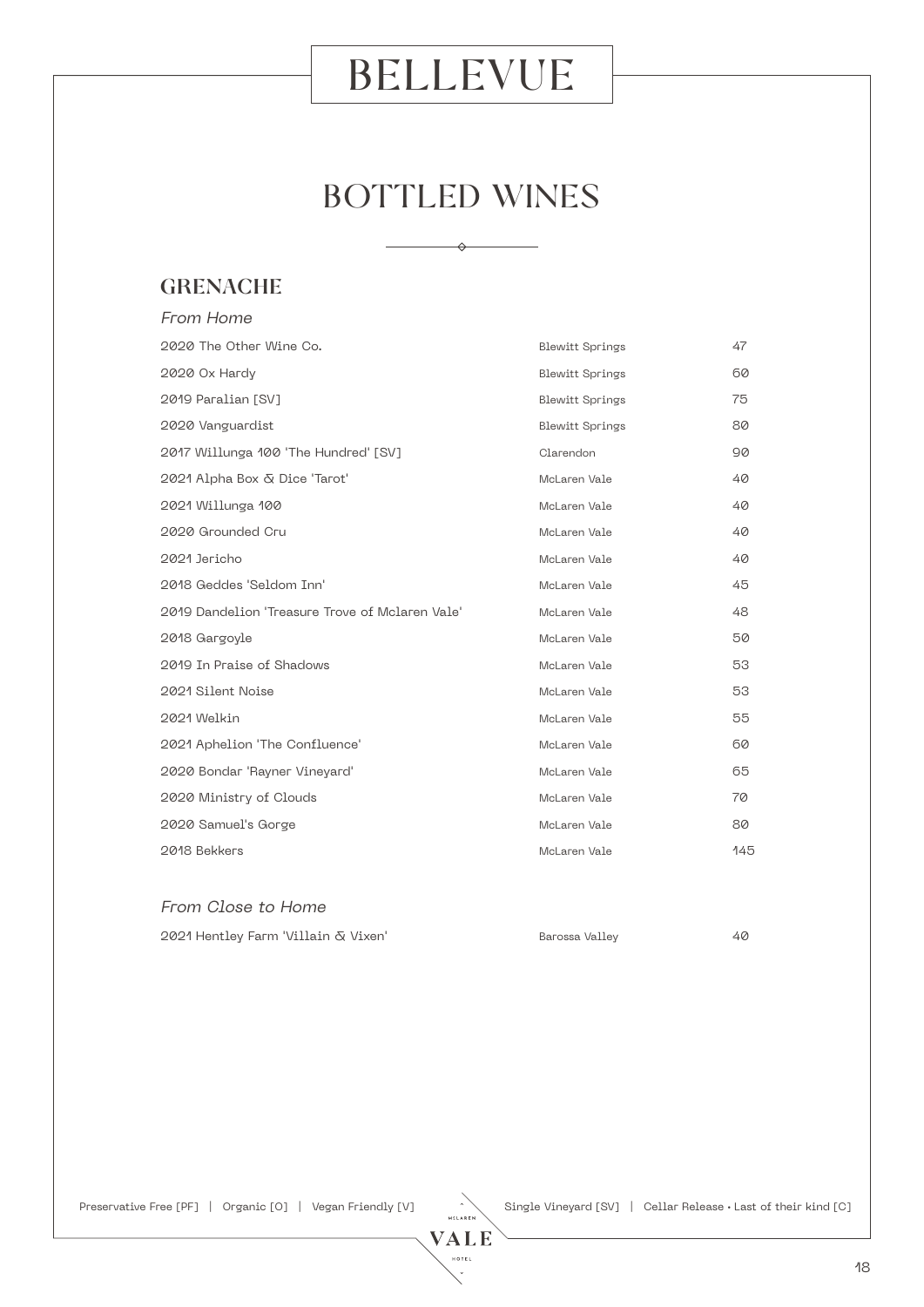## BOTTLED WINES

 $\leftrightarrow$ 

### RED VARIETALS

| From Home                                               |                 |    |
|---------------------------------------------------------|-----------------|----|
| 2020 Vanguardist Mourvedrè                              | Blewitt Springs | 80 |
| 2019 Rouleur 'Whole Bunch' Mataro                       | McLaren Vale    | 55 |
| 2019 Samuel's Gorge Mourvedrè                           | McLaren Vale    | 80 |
| 2019 Serafino 'Bellissimo' Nebbiolo                     | McLaren Vale    | 35 |
| 2019 S.C. Pannell 'Dead End' Tempranillo                | McLaren Vale    | 45 |
| 2020 Samuels Gorge Tempranillo                          | McLaren Vale    | 80 |
| 2020 Hither & Yon Carignan                              | McLaren Vale    | 45 |
| 2018 Pirramimma Primitivo                               | McLaren Vale    | 45 |
| 2019 Paxton Graciano                                    | McLaren Vale    | 45 |
| 2021 Heirloom Vineyards Touriga                         | McLaren Vale    | 46 |
| 2021 Lino Ramble 'Pee Wee' Nero d'Avola                 | McLaren Vale    | 40 |
| 2019 Hither & Yon Nero d'Avola                          | McLaren Vale    | 48 |
| 2018 McCarthy's Orchard 'Little Lady Lala' Nero d'Avola | McLaren Vale    | 60 |
| 2018 Brash Higgins 'Amphora' Nero d'Avola               | McLaren Vale    | 69 |
| 2018 Shottesbrooke Merlot                               | McLaren Vale    | 40 |
| 2020 Chalk Hill Barbera                                 | McLaren Vale    | 50 |
| 2019 Coriole Barbera                                    | McLaren Vale    | 60 |
| 2018 Gargoyle Sangiovese                                | McLaren Vale    | 45 |
| 2021 Coriole Sangiovese                                 | McLaren Vale    | 50 |
| 2017 Lino Ramble 'Domino' Montepulciano                 | McLaren Vale    | 69 |
| 2019 Rudderless Vineyard Malbec                         | McLaren Vale    | 57 |
| 2020 Brash Higgins Cinsault [SV]                        | McLaren Vale    | 55 |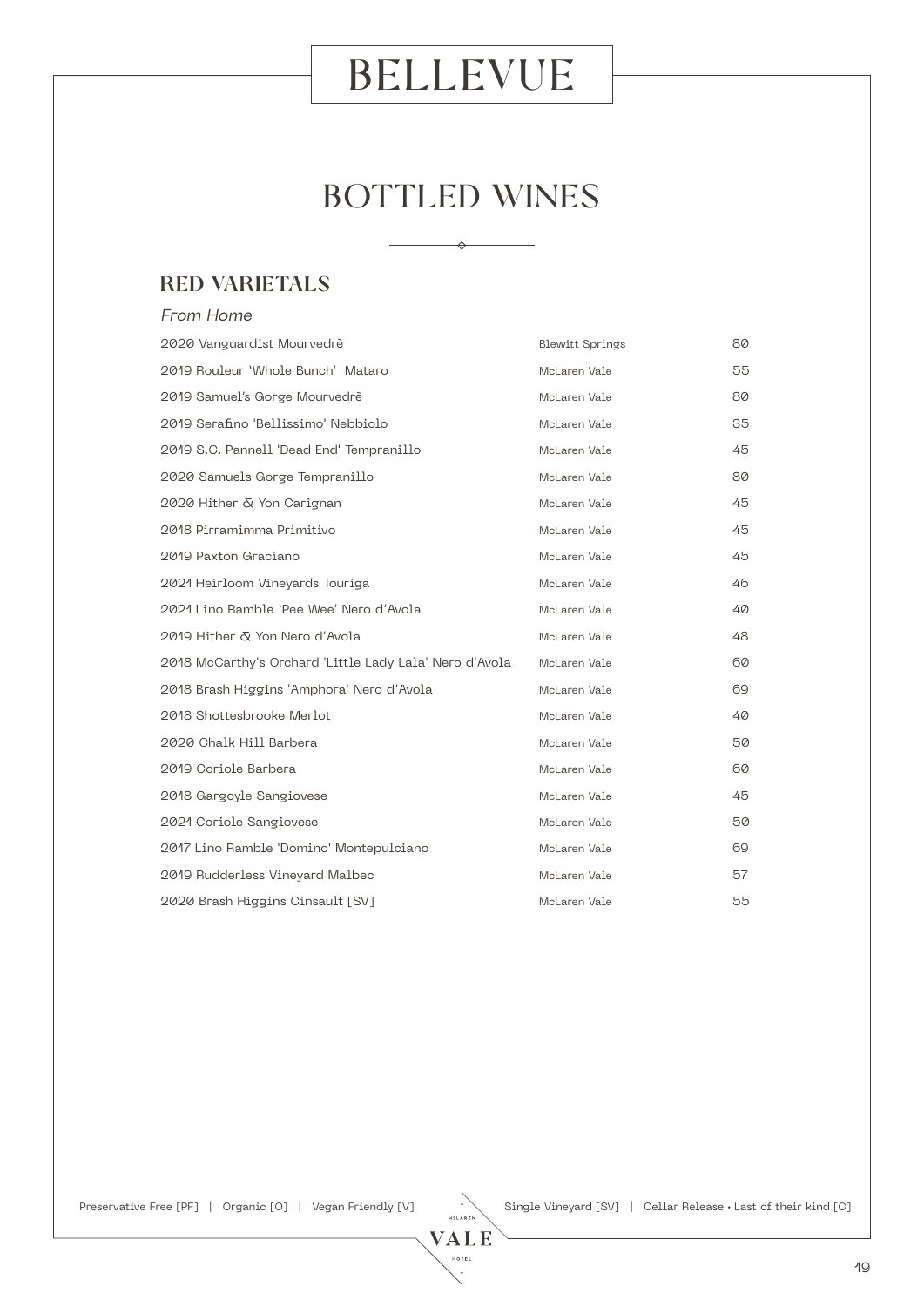## BOTTLED WINES

 $\triangle$ 

#### RED VARIETALS

| From Close to Home                                                         |                    |     |
|----------------------------------------------------------------------------|--------------------|-----|
| 2020 Colab & Bloom Montepulciano                                           | Currency Creek     | 40  |
| 2021 Somos Pinot Meunier                                                   | Adelaide Hills     | 50  |
| 2020 Leko Cabernet Franc                                                   | Adelaide Hills     | 65  |
|                                                                            |                    |     |
| Far From Home                                                              |                    |     |
| 2003 Domenico Clerico Barolo<br>'Ciabot Mentin' Ginestra [C]               | Piedmont, Italy    | 350 |
| 2018 La Serena Rosso di Montalcino<br>Sangiovese                           | Tuscany, Italy     | 100 |
| 2019 Domaine du Morgon 'Petit Pérou'<br>Gamay                              | Morgon, France     | 75  |
| 2016 Domaine Frederic Berne 'Beaujolais–Lantignie'<br>'Les Bruyeres' Gamay | Beaujolais, France | 50  |
| 2017 Côte de Brouilly La Côte Étoilée<br>'Cuvée Première' Gamay            | Beaujolais, France | 65  |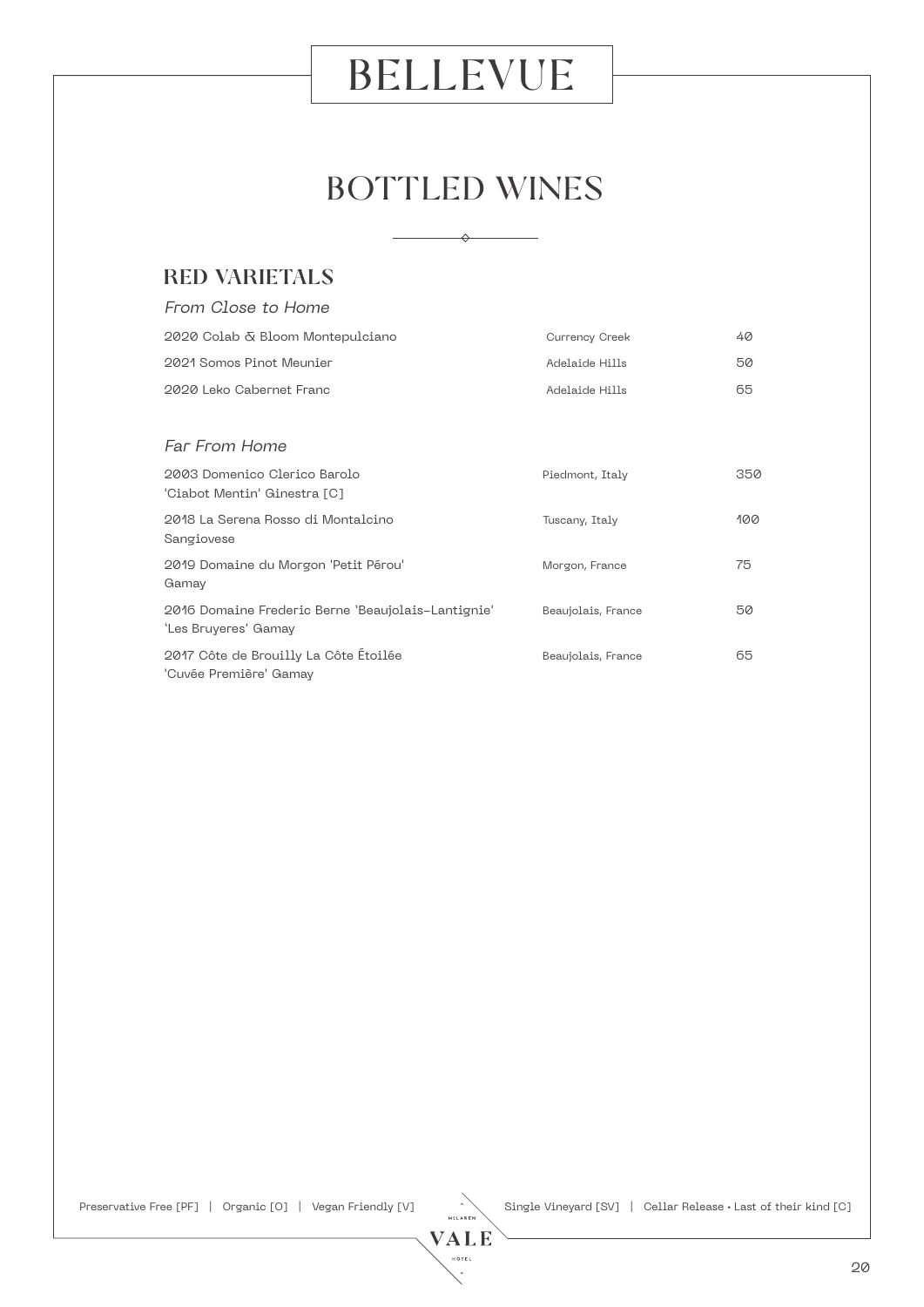## BOTTLED WINES

 $\rightarrow$ 

### SHIRAZ BLENDS

| From Home                                                                             |              |    |
|---------------------------------------------------------------------------------------|--------------|----|
| 2020 Mollydooker 'Two Left Feet'<br>Shiraz / Cabernet Sauvignon / Merlot              | McLaren Vale | 55 |
| 2018 Lloyd Brothers 'The Presshouse'<br>Grenache / Shiraz / Mourvèdre                 | McLaren Vale | 28 |
| 2020 Paxton 'AAA'<br>Shiraz / Grenache                                                | McLaren Vale | 38 |
| 2020 Scarpantoni 'School Block'<br>Shiraz / Cabernet Sauvignon / Merlot               | McLaren Vale | 38 |
| 2018 Three Dark Horses [V]<br>Shiraz / Grenache / Touriga                             | McLaren Vale | 40 |
| 2017 SC Pannell<br>Grenache / Shiraz / Touriga                                        | McLaren Vale | 55 |
| 2021 Wirra Wirra 'Amator'<br>Grenache / Touriga / Shiraz                              | McLaren Vale | 55 |
| 2020 Dandelion Vineyards 'Lion's Tooth'<br>Shiraz / Riesling                          | McLaren Vale | 50 |
| 2021 Fox Creek 'Postmaster'<br>Grenache / Shiraz / Mourvèdre                          | McLaren Vale | 45 |
| 2018 Fox Creek 'James Stanley Malpas'<br>Shiraz / Cabernet Sauvignon / Cabernet Franc | McLaren Vale | 45 |
| 2020 Paralian                                                                         | McLaren Vale | 65 |
| Grenache / Shiraz                                                                     |              |    |
| 2019 Yangarra 'Noir'<br>Grenache / Mourvèdre / Shiraz                                 | McLaren Vale | 52 |
| 2020 Varneys Wines<br>Grenache / Shiraz / Mourvèdre                                   | McLaren Vale | 60 |
| From Close to Home                                                                    |              |    |

| 2019 Lake Breeze 'Bernoota' | Langhorne Creek | 45 |
|-----------------------------|-----------------|----|
| Shiraz / Cabernet           |                 |    |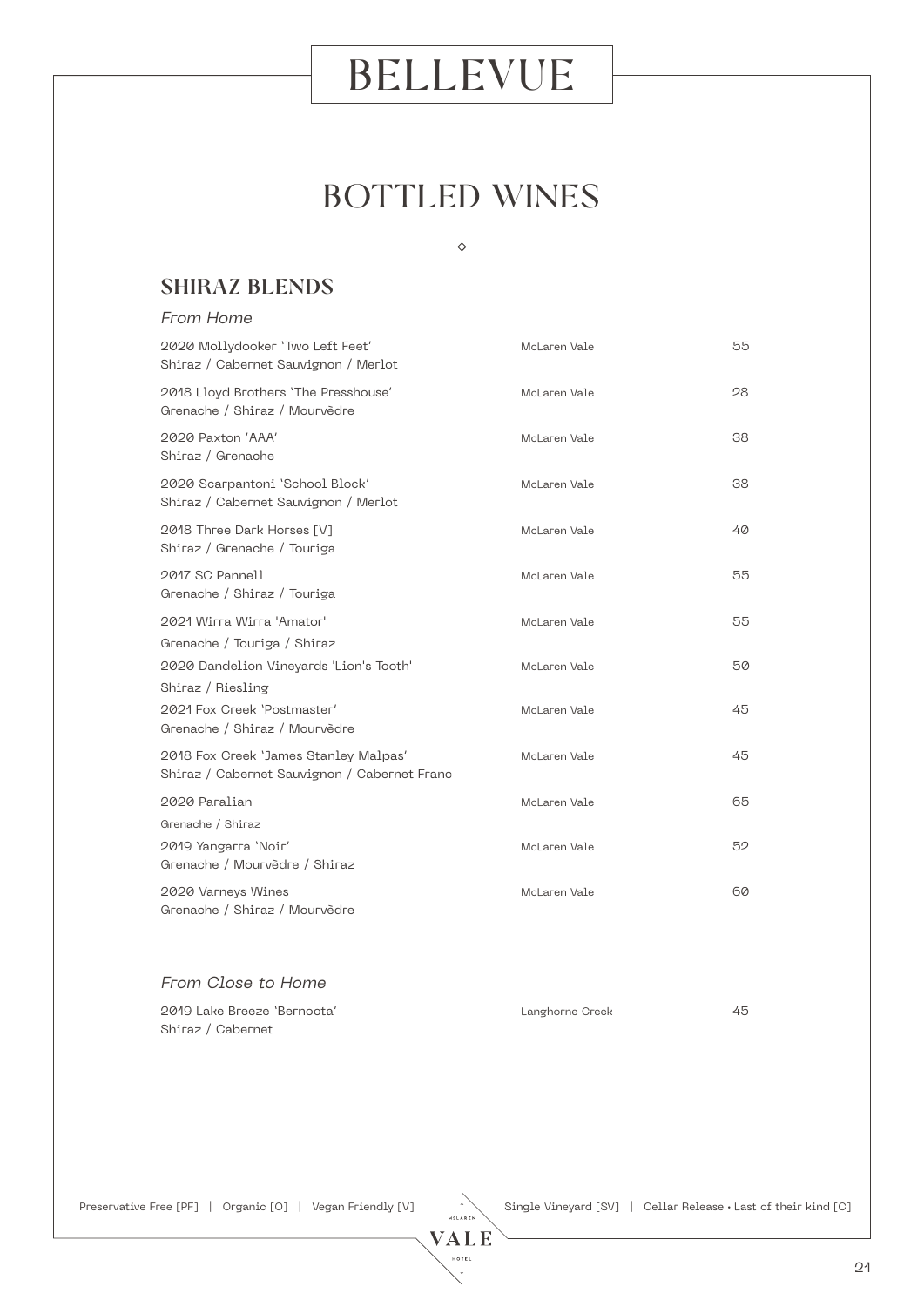## BOTTLED WINES

 $\rightarrow$ 

### RED BLENDS

| From Home                                                                  |                                |     |
|----------------------------------------------------------------------------|--------------------------------|-----|
| 2020 Jericho<br>Grenache / Shiraz / Mourvèdre                              | McLaren Vale                   | 45  |
| 2019 Varneys Wines 'Entrada'<br>Grenache / Mourvèdre / Touriga             | McLaren Vale                   | 41  |
| 2018 Gargoyle<br>Tempranillo / Touriga                                     | McLaren Vale / Langhorne Creek | 45  |
| 2020 Ministry of Clouds<br>Tempranillo / Grenache                          | McLaren Vale                   | 55  |
| 2021 Brash Higgins 'Ripple'<br>Cabernet Sauvignon / Nero d'Avola           | McLaren Vale                   | 69  |
| 2020 IPOS 'Mankai'                                                         | McLaren Vale                   | 50  |
| Touriga / Graciano / Grenache                                              |                                |     |
| 2020 Three Dark Horses [V]<br>Grenache / Touriga                           | McLaren Vale                   | 46  |
| 2019 Wirra Wirra 'Church Block'<br>Cabernet Sauvignon / Shiraz / Merlot    | McLaren Vale                   | 45  |
| 2020 Dune 'Tirari'<br>Touriga / Grenache / Negroamaro / Mourvèdre/ Shiraz  | McLaren Vale                   | 47  |
| 2020 Somos 'Tintito'<br>Grenache / Touriga / Cinsault                      | McLaren Vale                   | 45  |
| 2018 Gemtree 'The Phantom'<br>Mataro / Cabernet Sauvignon                  | McLaren Vale                   | 90  |
| 2007 D'Arenberg 'Ironstone Pressings' [C]<br>Grenache / Shiraz / Mourvedre | McLaren Vale                   | 225 |
| 2009 D'Arenberg 'Ironstone Pressings' [C]<br>Grenache / Shiraz / Mourvedre | McLaren Vale                   | 200 |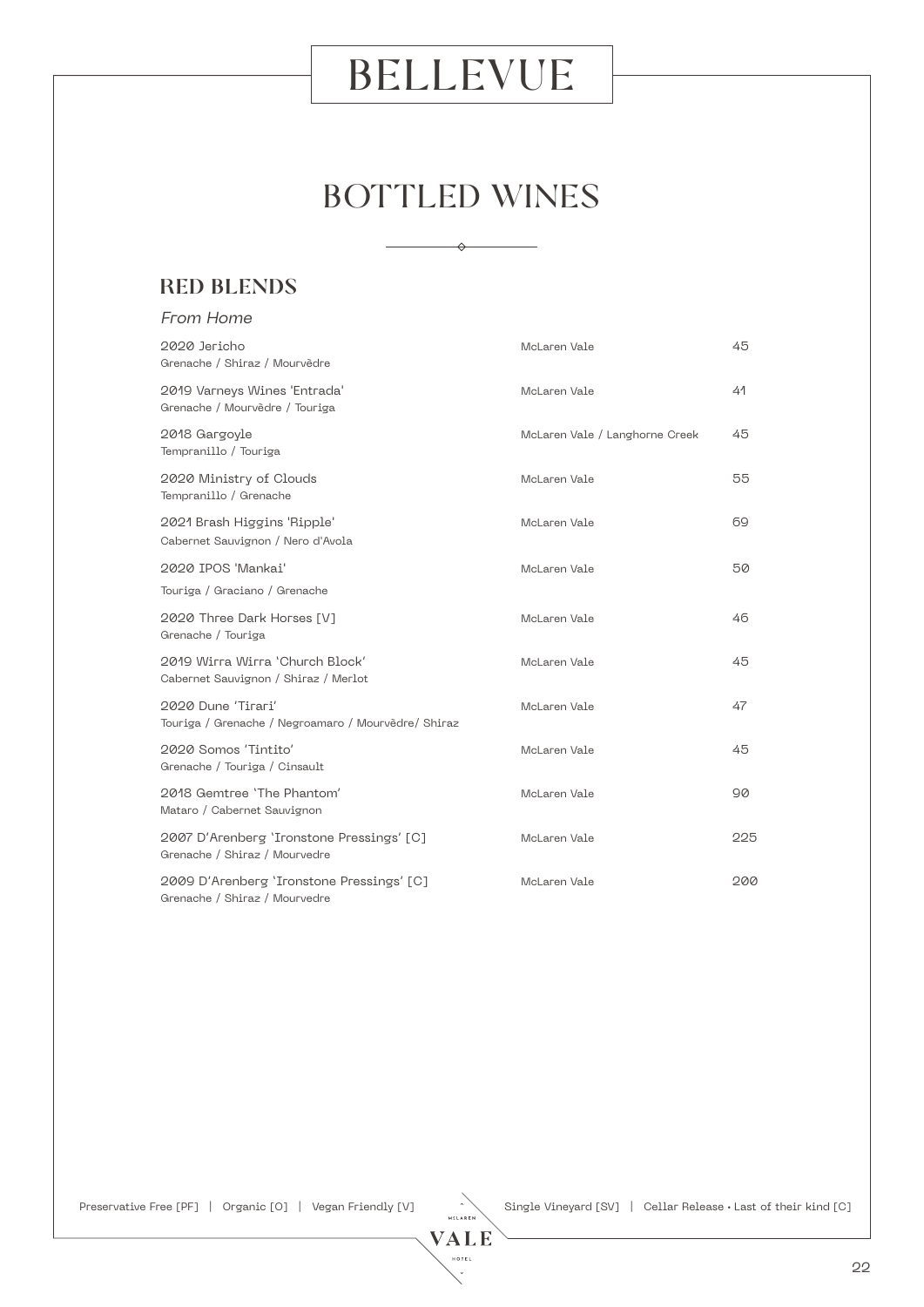## BOTTLED WINES

 $\leftrightarrow$ 

#### RED BLENDS

| From Close to Home                                                                         |                                  |     |
|--------------------------------------------------------------------------------------------|----------------------------------|-----|
| 2021 Charlish & Co. 'Rosso'<br>Kuitpo, Adelaide Hills<br>Dolcetto / Sangiovese / Barbera   |                                  | 45  |
| 2021 Gentle Folk 'Vin de Sofa'<br>Sangiovese / Pinot Noir / Syrah / Merlot                 | Adelaide Hills                   | 57  |
| 2007 Petaluma [C]<br>Cabernet Sauvignon / Merlot                                           | Coonawarra                       | 110 |
| 2018 Tapanappa 'Whale Bone Vineyard'<br>Cabernet Sauvignon / Shiraz                        | Wrattonbully                     | 90  |
| 2016 Yarra Yering 'Dry Red No. 1'<br>Cabernet Sauvignon /Merlot / Malbec / Petit Verdot    | Yarra Valley, VIC                | 160 |
| 2018 Charles Melton 'la belle mère'<br>Grenache / Shiraz / Mourvèdre                       | Barossa Valley                   | 55  |
| 2000 Wolf Blass 'Black Label' [C]<br>Cabernet Sauvignon / Shiraz                           | Barossa Valley / Langhorne Creek | 220 |
| Far From Home                                                                              |                                  |     |
| 2021 Ravensworth 'The Long Way Around' Tinto<br>Grenache / Tempranillo / Graciano / Mataro | Murrumbatemen, NSW               | 55  |
| 2009 Monte Delle Vigne 'Rosso' [C]<br>Barbera / Bonarda                                    | Italy                            | 95  |
| 2008 Bertani 'Villa Arvedi Amarone' [C]<br>Rondinella / Cortese                            | Italy                            | 110 |
| 2017 Santini Collective 'Champlitte'                                                       | Burgundy, France                 | 90  |

2015 Chateau Villa Bel-Air Bordeaux, France 95 Merlot, Cabernet Sauvignon, Cabernet Franc

Pinot Noir / Chardonnay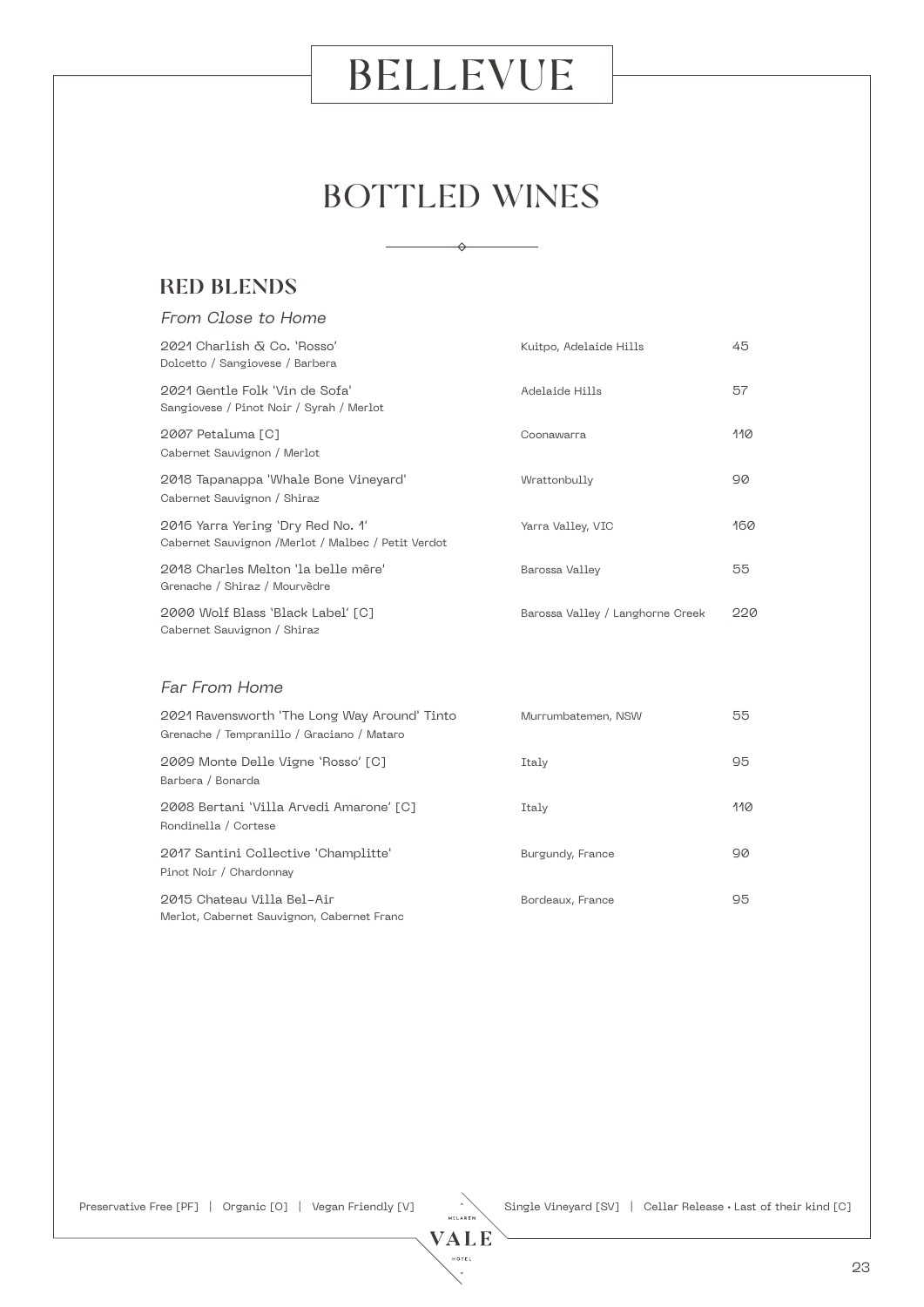## BOTTLED WINES

 $\leftrightarrow$ 

#### SHIRAZ

| From Home                                   |              |     |
|---------------------------------------------|--------------|-----|
| 2012 Ulithorne 'Frux Frugis' [C, CV]        | McLaren Vale | 130 |
| 2020 Dune                                   | McLaren Vale | 48  |
| 2018 Monterra 'Reserve'                     | McLaren Vale | 55  |
| 2020 Wirra Wirra 'Scrubby Rise'             | McLaren Vale | 37  |
| 2019 Maxwell 'Silver Hammer'                | McLaren Vale | 38  |
| 2018 Paralian [SV]                          | McLaren Vale | 75  |
| 2020 Bondar 'Violet Hour'                   | McLaren Vale | 52  |
| 2017 Blewett Springs Wine Co.               | McLaren Vale | 55  |
| 2020 Paxton 'Quandong Farm'                 | McLaren Vale | 60  |
| 2020 Bellevue Estate [SV]                   | McLaren Vale | 40  |
| 2021 Lino Ramble 'Treadlie'                 | McLaren Vale | 40  |
| 2020 Hugh Hamilton 'The Rascal'             | McLaren Vale | 50  |
| 2018 Willunga Creek Wines 'Black Duck'      | McLaren Vale | 44  |
| 2019 Shingleback 'Davey Estate' [SV]        | McLaren Vale | 46  |
| 2018 Kangarilla Road 'The Devil's Whiskers' | McLaren Vale | 59  |
| 2019 Wirra Wirra 'Woodhenge'                | McLaren Vale | 60  |
| 2018 Brash Higgins 'Omensetter Vineyard'    | McLaren Vale | 69  |
| 2020 Mollydooker 'The Boxer'                | McLaren Vale | 55  |
| 2019 Oliver's Taranga                       | McLaren Vale | 55  |
| 2019 Gemtree 'Uncut'                        | McLaren Vale | 42  |
| 2019 Alpha Crucis 'Titan'                   | McLaren Vale | 45  |
| 2021 Battle of Bosworth 'Puritan' [PF, O]   | McLaren Vale | 40  |
| 2020 Mollydooker 'Blue Eyed Boy'            | McLaren Vale | 100 |
| 2018 Ministry of Clouds [SV]                | McLaren Vale | 110 |
| 2019 Gemtree 'Obsidian'                     | McLaren Vale | 130 |
| 2017 Wirra Wirra 'Chook Block'              | McLaren Vale | 240 |
| 2016 Eileen Hardy                           | McLaren Vale | 250 |
| 2017 D'Arenberg 'The Dead Arm'              | McLaren Vale | 140 |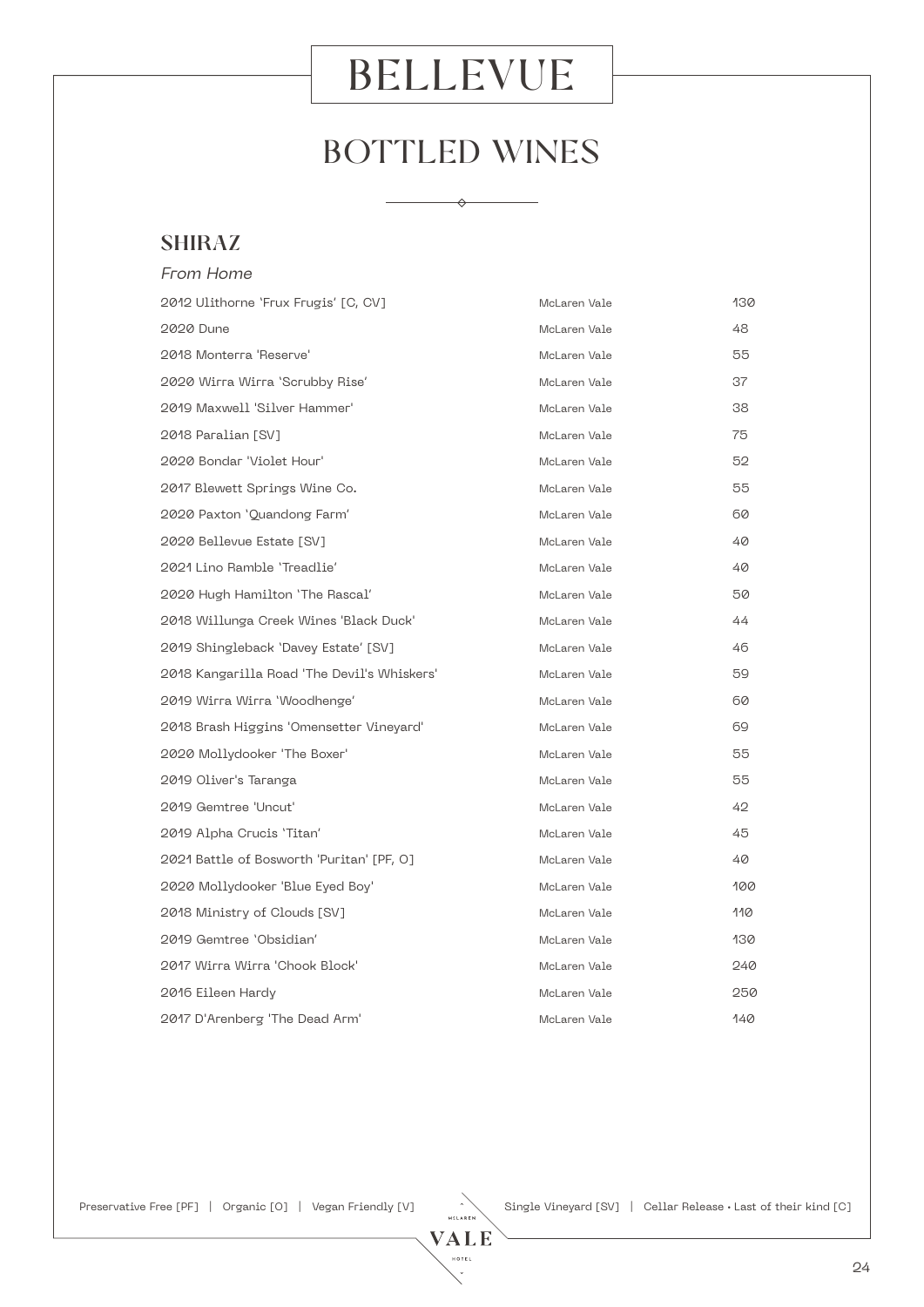## BOTTLED WINES

 $\leftrightarrow$ 

#### SHIRAZ

| From Home                                          |               |     |
|----------------------------------------------------|---------------|-----|
| 2019 Dandelion Vineyards 'Lioness of McLaren Vale' | McLaren Vale  | 45  |
| 2020 Kay Brothers Basket Pressed 'Amery Vineyard'  | McLaren Vale  | 50  |
| 2019 The Hedonist [0]                              | McLaren Vale  | 45  |
| 2017 Ox Hardy 'Upper Tintara' [SV]                 | McLaren Vale  | 65  |
| 2018 Petaringa 'Over the Top'                      | McLaren Vale  | 65  |
| 2017 Paxton 'Jones Block' [SV, V, O]               | McLaren Vale  | 65  |
| 2017 Chalk Hill Syrah                              | Clarendon     | 85  |
| 2018 Maxwell 'Ellen St' [SV]                       | McLaren Vale  | 75  |
| 2018 Grounded Cru 'Inc'                            | McLaren Vale  | 65  |
| 2015 McCarthy's Orchard 'The Peeptoe Reserve'      | McLaren Vale  | 70  |
| 2019 Mr Riggs 'JFR'                                | McLaren Vale  | 85  |
| 2015 Mitolo 'GAM'                                  | McLaren Vale  | 100 |
| 2004 Clarendon Hills 'Hickinbotham' Syrah          | Clarendon     | 80  |
| 2017 Serafino 'Sharktooth'                         | McLaren Vale  | 110 |
| 2019 Ox Hardy 'Slate'                              | Upper Tintara | 120 |
| 2016 Paxton "Elizabeth Jean'                       | McLaren Vale  | 130 |
| 2018 Mollydooker 'Carnival of Love'                | McLaren Vale  | 130 |
| 2015 Coriole 'Lloyd Reserve'                       | McLaren Vale  | 170 |
| 2018 Koomilya 'JC Block' [SV]                      | McLaren Vale  | 180 |
| 2016 Shottesbrooke 'Eliza Reserve'                 | McLaren Vale  | 90  |
| 2008 Ox Hardy '1891 Ancestor Vines'                | McLaren Vale  | 260 |
| 2018 Mollydooker 'Velvet Glove'                    | McLaren Vale  | 320 |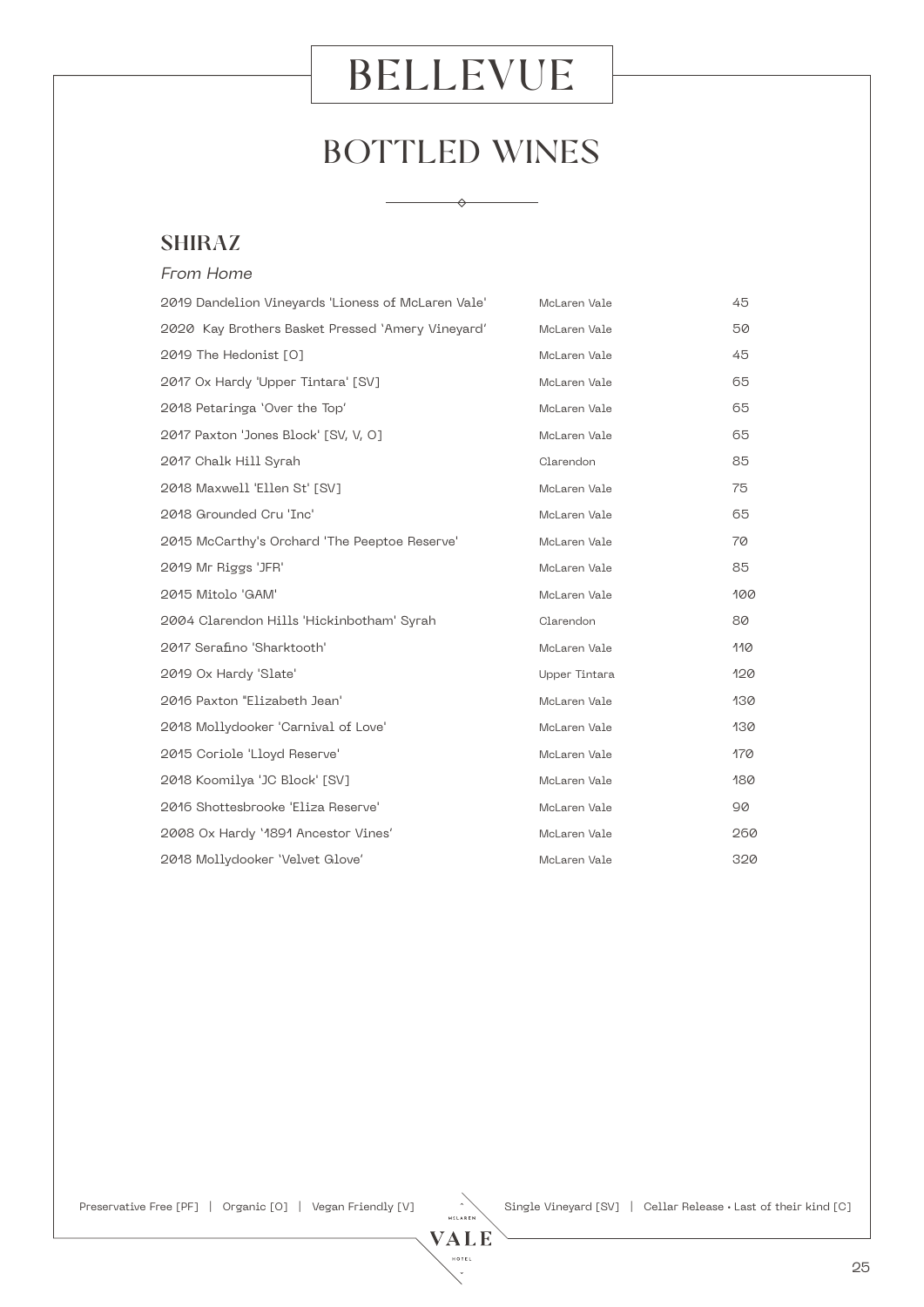## BOTTLED WINES

 $\rightarrow$ 

#### SHIRAZ

| From Close to Home                  |                 |      |
|-------------------------------------|-----------------|------|
| 2020 Wallflower                     | Langhorne Creek | 40   |
| 2019 Bremerton 'Selkirk'            | Langhorne Creek | 40   |
| 2018 John Duval 'Entity'            | Barossa Valley  | 95   |
| 2019 Rusden 'Black Guts'            | Barossa Valley  | 110  |
| 2019 Hentley Farm 'The Beauty'      | Barossa Valley  | 105  |
| 2018 Hentley Farm 'The Beast'       | Barossa Valley  | 170  |
| 2020 Guroo 'Charlotte Dalton' Syrah | Kangaroo Island | 80   |
| 2019 Bowen Estate                   | Coonawarra      | 60   |
| 2007 Penfolds 'St Henri' [C]        | South Australia | 450  |
| 2009 Penfolds 'St Henri' [C]        | South Australia | 420  |
| 2009 Penfolds 'RWT' [C]             | Barossa Valley  | 550  |
| 2008 Penfolds 'Grange'              | South Australia | 1350 |
| 2009 Penfolds 'Grange'              | South Australia | 1150 |
|                                     |                 |      |
| Far From Home                       |                 |      |

| 2016 Warramate Syrah                         | Yarra Valley, VIC      | 48  |
|----------------------------------------------|------------------------|-----|
| 2016 Yarra Yering 'Underhill'                | Yarra Valley, VIC      | 130 |
| 2017 Domaine Rouchier 'St Joseph 'Luc' Syrah | Northern Rhone, France | 125 |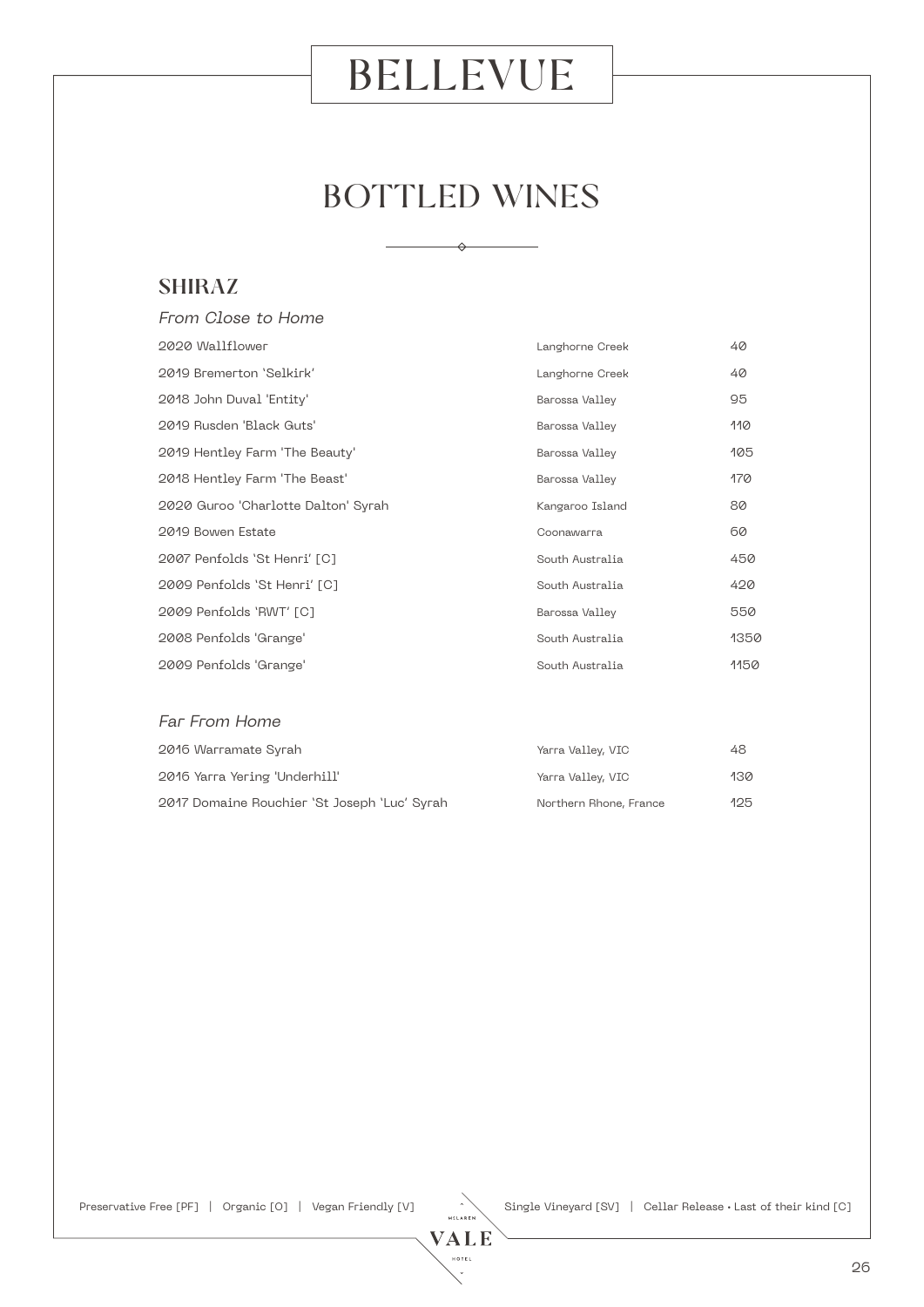## BOTTLED WINES

 $\rightarrow$ 

### CABERNET SAUVIGNON

| From Home                                             |                    |     |
|-------------------------------------------------------|--------------------|-----|
| 2017 Hugo                                             | McLaren Vale       | 45  |
| 2017 Battle of Bosworth [O]                           | McLaren Vale       | 50  |
| 2017 Hastwell & Lightfoot                             | McLaren Vale       | 45  |
| 2012 Geddes 'Seldom Inn'                              | McLaren Vale       | 50  |
| 2018 Grounded Cru 'Inc'                               | McLaren Vale       | 54  |
| 2016 McCarthy's Orchard 'My Coco Reserve'             | McLaren Vale       | 60  |
| 2009 Genders 'Duncan' [SV, C]                         | McLaren Vale       | 70  |
| 2018 Mollydooker 'The Maître D' [V]                   | McLaren Vale       | 55  |
| 2017 Wirra Wirra 'The Angelus'                        | McLaren Vale       | 125 |
| 2018 Mitolo 'Serpico' [SV]                            | McLaren Vale       | 125 |
| 2007 D'Arenberg 'Coppermine Road' [C]                 | McLaren Vale       | 130 |
| 2009 D'Arenberg 'Coppermine Road' [C]<br>McLaren Vale |                    | 130 |
| From Close to Home                                    |                    |     |
| 2017 Dandelion 'Pride of the Fleurieu' [SV]           | Fleurieu Peninsula | 45  |
| 2015 Heartland                                        | Langhorne Creek    | 45  |
| 2019 Coates                                           | Langhorne Creek    | 55  |
| 2010 Charles Melton [C]                               | Barossa Valley     | 100 |
| 2019 Parker Estate 'Terra Rossa'                      | Coonawarra         | 60  |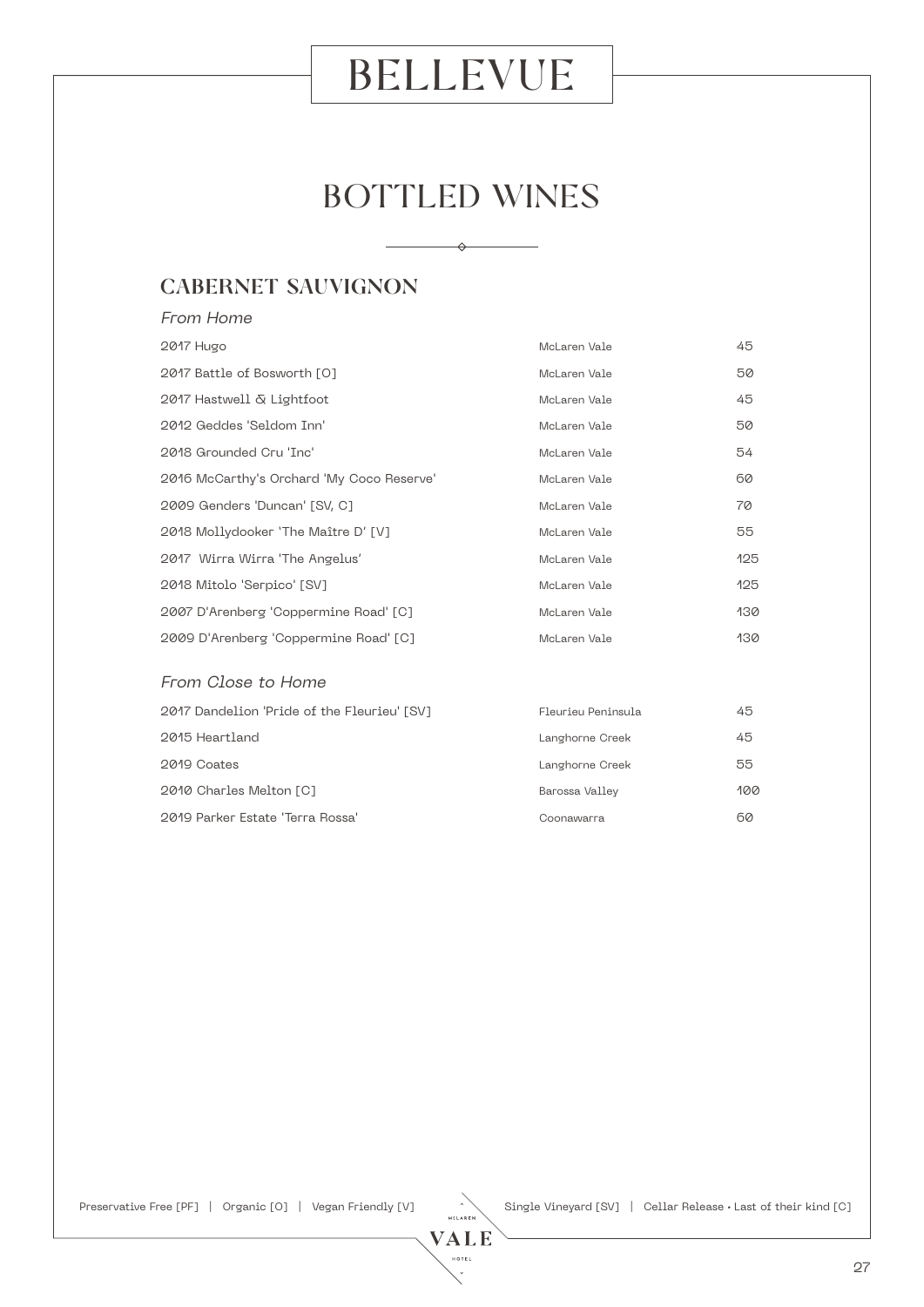## FORTIFIED WINES

 $\leftrightarrow$ 

#### From Home

|                                                          |                         | 9            |
|----------------------------------------------------------|-------------------------|--------------|
| Hotel McLaren Vale's 'House Blend Barrel Aged Fortified' | McLaren Vale            |              |
| 2021 Silent Noise 'FRO' Frontignac                       | McLaren Vale            | 9            |
| D'arenberg 'Nostalgia' Rare Tawny                        | McLaren Vale            | $12^{\circ}$ |
| 20YO Oliver's Taranga 'The Banished' Fortified Grenache  | McLaren Vale            | 11           |
| 24YO Jericho Rare Tawny                                  | McLaren Vale            | 16           |
| NV.<br>McLaren Vale Distillery Muscat                    | McLaren Vale            | 16           |
| 22YO Kay Brothers Rare Muscat                            | McLaren Vale            | 18           |
| Close to Home                                            |                         |              |
| 2017 Top Note 'The Noble Rose' Red Semillon              | Adelaide Hills          | 9            |
| 2013 Terre à Terre Botrytis                              | Wrattonbully            | 9            |
| Charles Melton 'Sotto Di Ferro' 'Vin Santo' PX<br>NV.    | Barossa Valley          | 19           |
|                                                          |                         |              |
| Far From Home                                            |                         |              |
| 2018 Toro Albala 'Don PX' Pedro Ximénez                  | Montilla-Moriles, Spain | 12           |
| 25YO Equipo Navazos 'Gran Solera' Pedro Ximénez          | Montilla-Moriles, Spain | 15           |
| 2016 Chateau Pierre-Bise 'Quarts de Chaume Grand Cru'    | Loire Valley, France    | 19           |

## APERITIF / DIGESTIF

 $\rightarrow$ 

| Close to Home                                                        |                                                                |    |
|----------------------------------------------------------------------|----------------------------------------------------------------|----|
| Threefold Lemoncello                                                 | Stepney                                                        | 10 |
| <b>IMD Mandeaux</b>                                                  | West Thebarton                                                 | 10 |
| Adelaide Hills Distillery 'Rosso' Vermouth                           | Adelaide Hills                                                 | 8  |
| Adelaide Hills Distillery 'Bitter Orange'                            | Adelaide Hills                                                 | 10 |
|                                                                      |                                                                |    |
| <b>Far From Home</b>                                                 |                                                                |    |
| Amaro Montenegro                                                     | Italy                                                          | 9  |
| <b>Grand Marnier</b>                                                 | France                                                         | 11 |
| Barbaresso Ouzo                                                      | Greece                                                         | 8  |
| D.O.M Bénédictine                                                    | France                                                         | 11 |
| Pimm's 'No. 1'                                                       | England                                                        | 8  |
| Chartreuse Verte (Green)                                             | France                                                         | 15 |
| Preservative Free [PF]   Organic [O]   Vegan Friendly [V]<br>MSLAREN | Single Vineyard [SV]   Cellar Release • Last of their kind [C] |    |
|                                                                      |                                                                |    |

**HOTEL**  $\downarrow$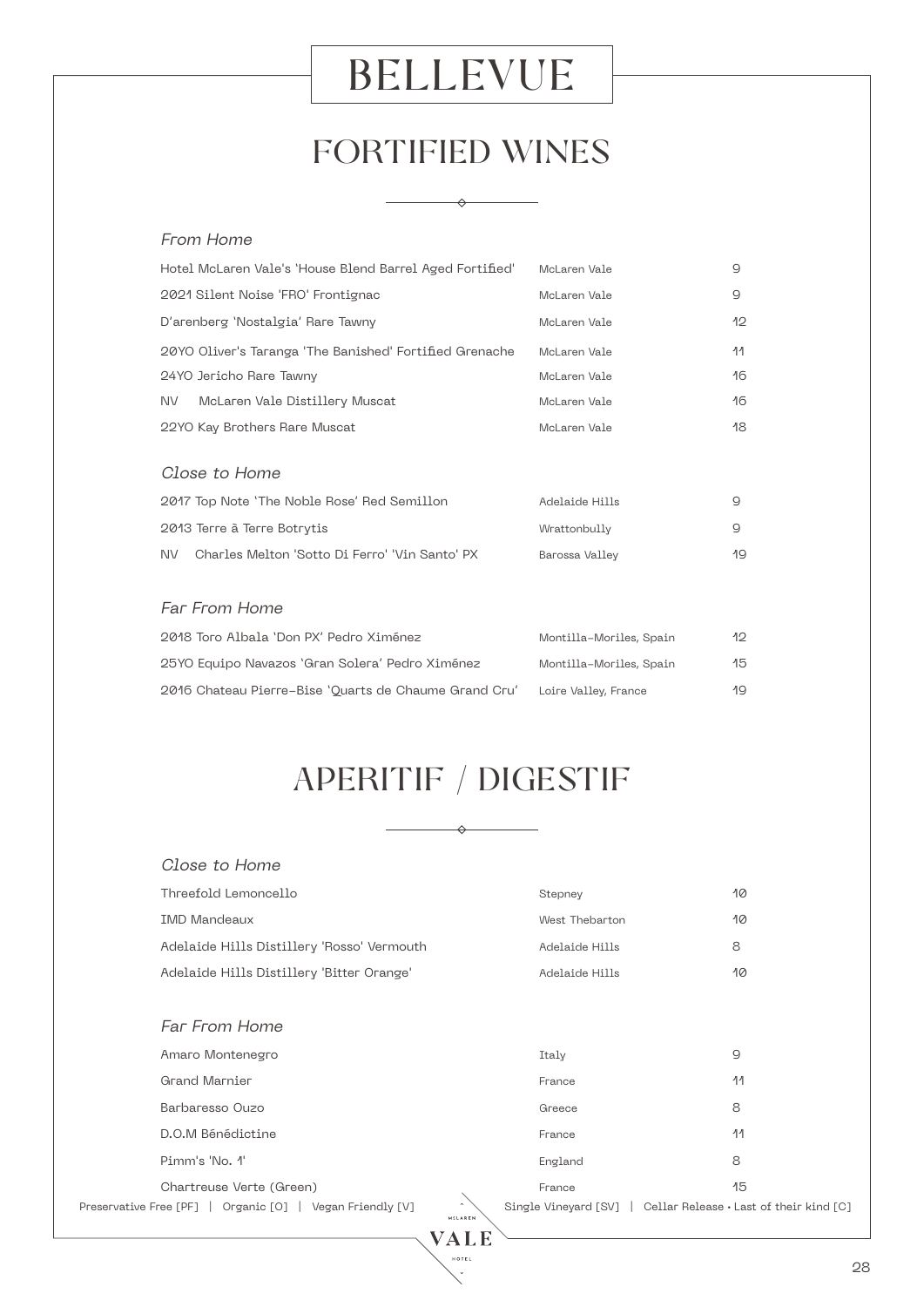## WORLD WHISK(E)Y

 $\leftrightarrow$ 

#### From Home

| McLaren Vale Distillery 'Muscat Finish' | McLaren Vale            | 20   |
|-----------------------------------------|-------------------------|------|
| Settlers Port Barrel Whisky             | McLaren Vale            | 13   |
|                                         |                         |      |
| Close to Home                           |                         |      |
| Fleurieu Distillery 'Signal to Noise'   | Goolwa                  | 22   |
| Cut Hill Distillery 'Mead Finish'       | Hindmarsh Valley        | 30   |
| 78° 'Australian Whiskey'                | Adelaide Hills          | 14   |
| 5Nines 'Port / Sherry / Bourbon Cask'   | Adelaide Hills          | 19   |
| <b>Far From Home</b>                    |                         |      |
| Starward 'Two-Fold'                     | Victoria                | 11   |
| Old Kempton 'Pinot Noir Cask'           | Tasmania                | 35   |
| Jameson                                 | Ireland                 | Q.   |
| $\text{Roe} + \text{Co}$                | Ireland                 | 11   |
| 12YO Red Breast                         | Ireland                 | 15   |
| Johnnie Walker 'Black Label'            | Scotland                | 9.5  |
| 12YO The Glenlivet                      | Lowlands, Scotland      | 11   |
| 12YO Glenfiddich                        | Lowlands, Scotland      | 12   |
| 10YO Talisker                           | Skye, Scotland          | 13   |
| 12YO Macallan 'Triple Cask'             | Speyside, Scotland      | 16   |
| 15YO Dalwhinnie                         | Highlands, Scotland     | 15   |
| 14YO Oban                               | Highlands, Scotland     | 16   |
| 12YO Singletonton                       | Highlands, Scotland     | 13   |
| 10YO Laphroaig                          | Islay, Scotland         | 16   |
| 16YO Lagavulin                          | Islay, Scotland         | 17   |
| Suntory 'Toki'                          | Japan                   | 10.5 |
| Longbranch                              | Kentucky, United States | 10   |
| Bulleit                                 | Kentucky, United States | Q.   |
| Buffalo Trace                           | Kentucky, United States | 10   |
| Eagle Rare                              | Kentucky, United States | 13   |
| Basil Haydens                           | Kentucky, United States | 13   |
| Sazerac Rye                             | Kentucky, United States | 14   |

## BRANDY / COGNAC / ARMAGNAC

 $\leftrightarrow$ 

| St Agnes V.S.O.P Brandy                                   |         | Renmark, South Australia                                       | 8.5 |
|-----------------------------------------------------------|---------|----------------------------------------------------------------|-----|
| Paul Giraud V.S.O.P Cognac                                |         | Cognac, France                                                 | -17 |
| Delord 'Bas-Armagnac' 1985                                |         | Armagnac, France                                               | 19  |
| Preservative Free [PF]   Organic [O]   Vegan Friendly [V] | MSLAREN | Single Vineyard [SV]   Cellar Release • Last of their kind [C] |     |
|                                                           |         |                                                                |     |

**VALE HOTEL** j.